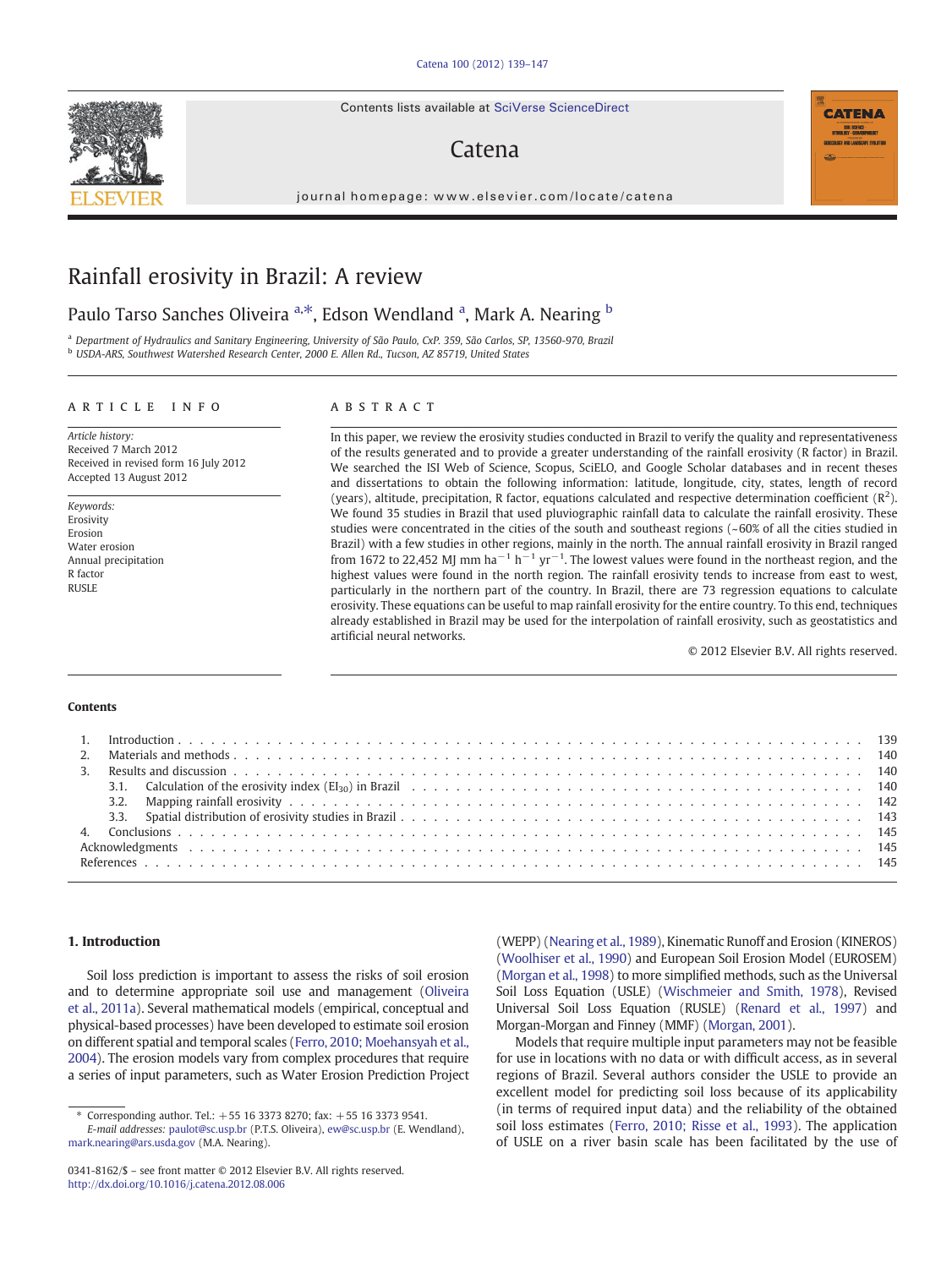<span id="page-1-0"></span>Geographic Information Systems (GIS). This combination is considered a useful tool for soil and water conservation planning [\(Oliveira](#page-7-0) et al.,  $2011a$ ).

The USLE is the most widely used erosion model in the world, and it provides useful information for the adequate planning of soil and water conservation. This model is characterized by establishing an estimate of the average annual soil loss caused by rill and interril erosion [\(Kinnell, 2010; Oliveira et al., 2011a\)](#page-7-0). The input data for the model are composed of natural factors (rainfall erosivity – R, erodibility – K, slope length – L, and slope – S) and anthropogenic factors (cover and management  $-$  C, and conservation practices  $-$  P). Among the factors that compose the USLE and RUSLE, the rainfall erosivity (R factor) is highly important because precipitation is the driving force of erosion and has a direct influence on aggregate breakdown and runoff. Erosivity is also an important parameter for soil erosion risk assessment under future land use and climate change [\(Meusburger et al., 2011; Nearing et al., 2005\)](#page-7-0).

Several studies using natural and artificial rain have been conducted to understand the role of droplet size and the distribution of rainfall on the detachment of soil particles. However, the data are difficult to measure and are scarce, both spatially and temporally. Accordingly, studies related to rainfall, such as the maximum intensity over a period of time, the total energy of the rain or the rate of direct breakdown of the soil, have been conducted [\(Angulo-Martínez and](#page-6-0) [Beguería, 2009\)](#page-6-0). As an example of the erosivity index, we can cite the R factor of the USLE, which summarizes all the erosive events quantified by the EI<sub>30</sub> index throughout the year [\(Wischmeier and Smith, 1978\)](#page-8-0), the KE>25 index for southern Africa ([Hudson, 1971\)](#page-7-0), the AIm index for Nigeria ([Lal, 1976](#page-7-0)), and the modified Fournier index for Morocco [\(Arnoldus, 1977](#page-6-0)).

The  $EI_{30}$  index has been the most widely used index ([Hoyos et al.,](#page-7-0) [2005\)](#page-7-0) and provides a good correlation with soil loss in several studies in Brazil ([Bertol et al., 2007, 2008; Lombardi Neto and Moldenhauer,](#page-6-0) [1992; Silva et al., 2009a\)](#page-6-0). However, a series of more than 20 years of rain gauge is recommended to calculate this factor, but this length of time series is not found in many parts of the world [\(Capolongo](#page-7-0) [et al., 2008; Hoyos et al., 2005; Lee and Heo, 2011](#page-7-0)). Simplified methods for predicting rainfall erosivity using readily available data have been presented and are used in many countries because the high-resolution rainfall data needed to directly compute the rainfall erosivity are not available for many locations; moreover, calculations of such data (when available) are intricate and time consuming [\(Lee and Heo, 2011](#page-7-0)). Models that relate the erosivity index with pluviometric data (e.g., monthly precipitation, annual total precipitation and modified Fournier index) were proposed to obtain the R factor. These daily pluviometric records are generally available for most locations with good spatial and temporal coverage, allowing the calculation of the erosivity index in regions that have no pluviographic rainfall data [\(Angulo-Martínez and Beguería, 2009; Renard and Freimund,](#page-6-0) [1994; Silva, 2004\)](#page-6-0).

In Brazil, some regression equations are used widely to obtain the local values of erosivity from pluviometric data. However, the interpretation of the input data must be realistic and must match the local climate characteristics. In this paper, we review the erosivity studies conducted in Brazil to verify the quality and representativeness of the results generated and to provide a better understanding of the rainfall erosivity in Brazil. The R factor was used as the index to show the rainfall erosivity.

### 2. Materials and methods

Rainfall erosivity has been calculated for Brazilian regions using recording rain gauge data as the source of input. We review the ISI Web of Science, Scopus, SciELO, and Google Scholar databases and recent theses and dissertations that have not been published in journals. The following information was obtained from the published works: latitude, longitude, city, states, length of record (years), altitude, precipitation, R factor, equations calculated and respective determination coefficient  $(R<sup>2</sup>)$ .

We analyze the spatial distribution of the erosivity studies for the regions of Brazil to determine which areas have an abundance or lack of information. In addition, the erosivity information was compared with the calculated values of erosivity derived from regression equations.

#### 3. Results and discussion

#### 3.1. Calculation of the erosivity index  $(EI_{30})$  in Brazil

The erosivity index  $(EI_{30})$  is determined for isolated rainfalls and classified as either erosive or nonerosive. In Brazil, periods of rainfall are considered to be isolated and non-erosive when they are separated by periods of precipitation between 0 (no rain) and 1.0 mm for at least 6 h and are considered to be erosive when 6.0 mm of rain falls in 15 min or 10.0 mm of rain falls over a longer time period [\(Oliveira](#page-7-0) [et al., 2011a; Wischmeier, 1959\)](#page-7-0).

Erosive rain is analyzed by identifying the segments with the same inclination that represent periods of rain with the same intensity. For each segment with uniform rainfall, the unitary kinetic energy is determined by Eq. (1) ([Wischmeier and Smith, 1978\)](#page-8-0).

$$
e = 0.119 + 0.0873 \log_{10} i \tag{1}
$$

where *e* is the unitary kinetic energy (MJ ha<sup>-1</sup> mm<sup>-1</sup>) and *i* represents the segments of rainfall intensity (mm  $h^{-1}$ ).

The rainfall kinetic energy can be directly calculated from drop size distribution and terminal velocity of the drops. This way, is important to study better these relationship at different regions [\(Cerdà, 1997](#page-7-0)). In Brazil, [Wagner and Massambini \(1988\)](#page-8-0) developed the relationship between kinetic energy and rainfall intensity from 533 samples of the drop size distribution. The authors concluded that the equation generated (from observed data) to calculate kinetic energy don't have any significant difference of the equation from [Wischmeier and Smith \(1978\)](#page-8-0). Thus, Eq. (1) still widely used in Brazil.



Fig. 1. Spatial distribution of studies on erosivity in Brazil.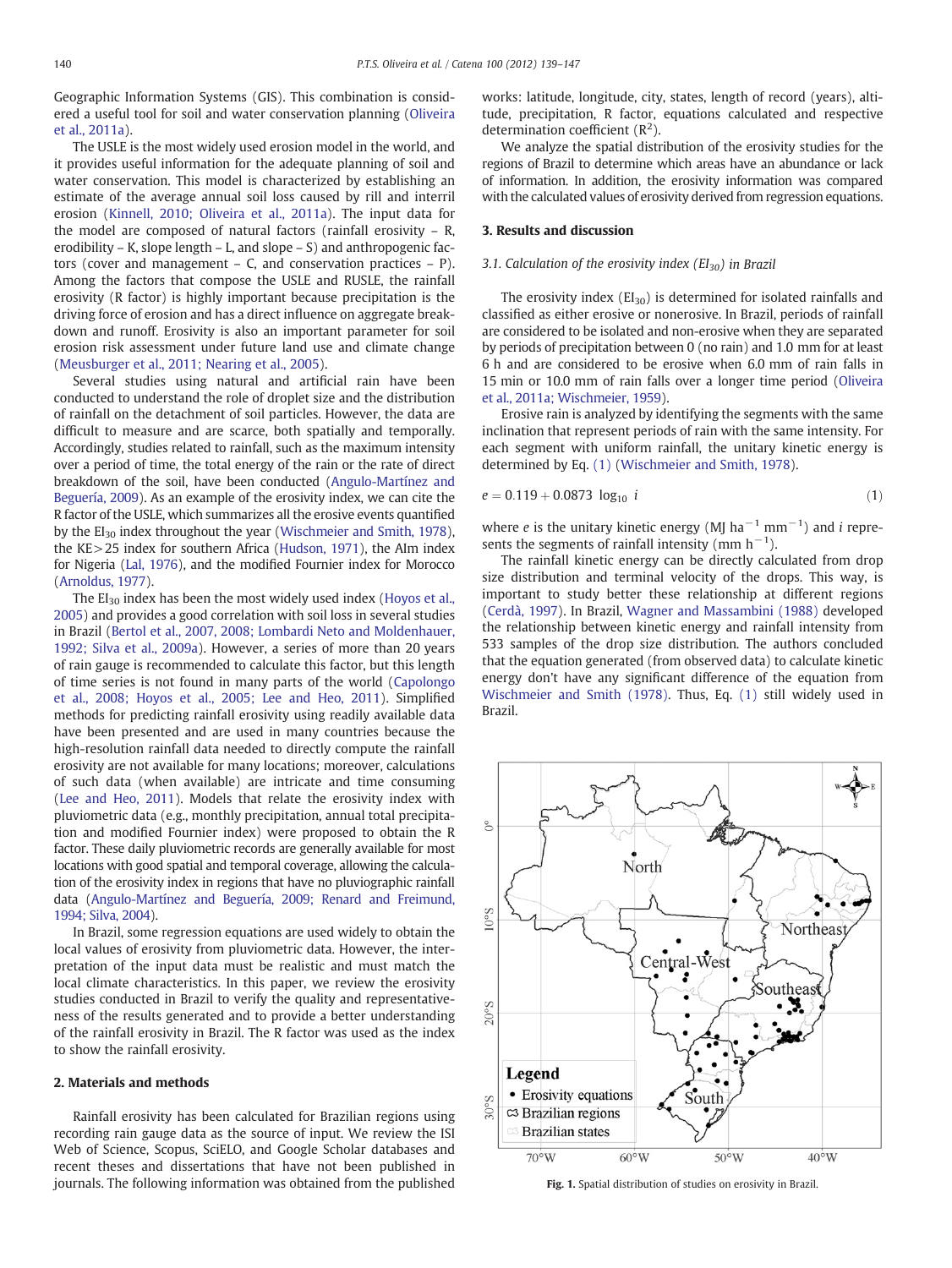<span id="page-2-0"></span>

| <b>Table 1</b>                  |
|---------------------------------|
| Studies on erosivity in Brazil. |

| Latitude                              | Longitude                                     | City                                                                                    |                 |                          |                          | States Years Altitude Precipitation R factor Equations |                          |                                                                                          | $R^2$                    | Authors                                             |
|---------------------------------------|-----------------------------------------------|-----------------------------------------------------------------------------------------|-----------------|--------------------------|--------------------------|--------------------------------------------------------|--------------------------|------------------------------------------------------------------------------------------|--------------------------|-----------------------------------------------------|
| 3°0'0''S                              | 60° 0′ 0″W                                    | Manaus                                                                                  | AM              | $\overline{\phantom{a}}$ | $\overline{\phantom{0}}$ | 2219                                                   | 14,129                   | $EI_{30} = 42.77 + 3.76$ (MFI)                                                           | $\overline{\phantom{a}}$ | Oliveira and Medina, 1990                           |
| 3° 44' 0''S                           | 38° 33' 0"W                                   | Fortaleza                                                                               | CE              | 20                       | 20                       | 1677                                                   | 6774                     |                                                                                          | $\overline{\phantom{a}}$ | Dias and Silva, 2003                                |
| 19° 35' 0"S                           | 40° 0′ 0″ W                                   | Aracruz                                                                                 | ES              | 7                        | 40                       | 1400                                                   | 8536                     | $EI_{30} = 40.578 + 7.9075$ (P)                                                          | 0.61                     | Martins et al., 2010                                |
| 16° 41' 0"S                           | 49° 23' 0"W                                   | Goiânia                                                                                 | GO.             | 5                        | 750                      | 1280                                                   | 8353                     | $EI_{30} = 215.33 + 30.23$ (MFI)                                                         | 0.77                     | Silva et al., 1997                                  |
| $21^{\circ}$ 8' $24^{\prime\prime}$ S | 45° 0' 0"W                                    | Lavras                                                                                  | MG              | 15                       | 919                      | 1530                                                   | 5403                     |                                                                                          |                          | Evangelista et al., 2006                            |
| $19^{\circ}$ 25' 0"S                  | 44° 15' 0"W                                   | Sete Lagoas                                                                             | MG              | 3                        | 732                      | 1340                                                   | 5835                     | $EI_{30} = 25.3 + 43.35$ (MFI) - 0.232 (MFI) <sup>2</sup>                                | $\equiv$                 | Marques et al., 1997                                |
|                                       | 19° 04' 11"S 42° 32' 56"W Açucena             |                                                                                         | MG              | 3                        | 493                      | 1481                                                   | 18,646                   | $EI_{30} = 158.35$ (MFI) <sup>0.85</sup>                                                 | 0.88                     | Silva et al., 2010b                                 |
|                                       | 19° 38′ 23″ S 42° 51′ 13″ W Antônio Dias      |                                                                                         | MG              | 3                        | 420                      | 1198                                                   | 12,919                   | $EI_{30} = -119.27 + 7.84$ (P)                                                           | 0.9                      | Silva et al., 2010b                                 |
|                                       | 19° 13′ 20″S 42° 29′ 41″W                     | Belo Oriente                                                                            | MG              | 3                        | 280                      | 1223                                                   | 8670                     | $EI_{30} = 215.4$ (MFI) <sup>0.65</sup>                                                  | 0.89                     | Silva et al., 2010b                                 |
|                                       | 19° 47' 55"S 42° 08' 51"W                     | Caratinga                                                                               | MG              | 3                        | 660                      | 1037                                                   | 10,115                   | $EI_{30} = 321.63$ (MFI) <sup>0.48</sup>                                                 | 0.86                     | Silva et al., 2010b                                 |
|                                       | 18° 33' 25"S 42° 32' 35"W Peçanha             |                                                                                         | MG              | 3                        | 890                      | 1100                                                   | 9013                     | $EI_{30} = -141.07 + 9.63$ (P)                                                           | 0.9                      | Silva et al., 2010b                                 |
|                                       | 18° 40′ 23″S 43° 04′ 52″W                     | Sabinópolis                                                                             | MG              | 3                        | 760                      | 1078                                                   | 8670                     | $EI_{30} = 123.33$ (MFI) <sup>0.74</sup>                                                 | 0.95                     | Silva et al., 2010b                                 |
|                                       | 19° 57′ 26″S 43° 24′ 60″W Santa Bárbara       |                                                                                         | MG              | 3                        | 810                      | 1272                                                   | 9145                     | $EI_{30} = 170.59$ (MFI) <sup>0.64</sup>                                                 | 0.93                     | Silva et al., 2010b                                 |
|                                       |                                               | 18° 27' 19"S 43° 18' 16"W Sto. Ant. Itambé<br>18° 51' 87"S 42° 58' 29"W Sto D. do Prata | MG              | 3                        | 720                      | 1411                                                   | 15,280                   | $EI_{30} = 179.33$ (MFI) <sup>0.77</sup><br>$EI_{30} = 114.42$ (MFI) <sup>0.81</sup>     | 0.9                      | Silva et al., 2010b                                 |
| $22^{\circ}$ 6' 54"S                  | 54° 33' 39"W Dourados                         |                                                                                         | MG<br><b>MS</b> | 3<br>8                   | 621<br>458               | 1102<br>1378                                           | 13,145                   |                                                                                          | 0.86<br>0.80             | Silva et al., 2010b                                 |
|                                       |                                               |                                                                                         |                 |                          |                          |                                                        | 9256                     | $EI_{30} = 73.464 + 56.562$ (MFI)<br>$EI_{30} = 80.305$ (MFI) <sup>0.8966</sup>          | 0.88                     | Oliveira et al., 2011b                              |
|                                       | 18° 18' 10"S 54° 26' 43"W Coxim               |                                                                                         | MS              | $\overline{4}$           | 238                      | 1371                                                   | 10,439                   | $EI_{30} = 247.35 + 41.036$ (MFI)                                                        | 0.90                     | Oliveira et al., 2011b                              |
|                                       |                                               | 20° 15' 57"S 54° 18' 54"W Campo Grande                                                  | MS              | 3                        | 592                      | 1419                                                   | 9872                     | $EI_{30} = 138.33$ (MFI) <sup>0.7431</sup><br>$EI_{30} = 171.40 + 42.173$ (MFI)          | 0.91<br>0.78             | Oliveira et al, 2011b                               |
|                                       |                                               |                                                                                         |                 |                          |                          |                                                        |                          | $EI_{30} = 139.44$ (MFI) <sup>0.6784</sup>                                               | 0.91                     |                                                     |
|                                       | 15° 37' 18"S 56° 06' 30"W Cuiabá              |                                                                                         | MT              | 18                       | 151                      | 1387                                                   | 8810                     | $EI_{30} = 109.412$ (MFI) <sup>0.744</sup>                                               | 0.91                     | Almeida et al., 2011a                               |
| 16° 27' 0"S                           |                                               | 54° 34′ 12″W Rondonopolis                                                               | MT              | 6                        | 284                      | 1274                                                   | 6641                     | $EI_{30} = 133.2004291$ (MFI) <sup>0.5372499</sup>                                       | 0.90                     | Almeida et al., 2011b                               |
| $16^{\circ}$ 03' 0"S                  | 57° 40' 48"W Caceres                          |                                                                                         | MT              | 7                        | 118                      | 1191                                                   | 5056                     | $EI_{30} = 172.6326451$ (MFI) <sup>0.5245258</sup>                                       | 0.94                     | Almeida et al., 2011b                               |
| 15° 39' 0"S                           | 57° 29' 00"W Caceres                          |                                                                                         | MT              | 9                        | 135                      | 1369                                                   | 8493                     | $EI_{30} = 56.115$ (MFI) <sup>0.9504</sup><br>$EI_{30} = 36.849$ (MFI) <sup>1.0852</sup> | 0.87                     | Morais et al., 1991                                 |
| 16° 02' 0"S<br>$13^{\circ} 33' 0''S$  | 57° 16' 00"W Caceres<br>52° 15' 36"W Canarana |                                                                                         | MT              | $\overline{7}$           | 155                      | 1316                                                   | 7830                     | $EI_{30} = 317.397829 (MFI)^{0.484654}$                                                  | 0.84                     | Morais et al., 1991                                 |
|                                       | 12° 17' 24"S 55° 17' 24"W Vera                |                                                                                         | MT<br>MT        | $\bar{ }$<br>$\equiv$    | 406<br>379               | 1796<br>2259                                           | 12,516<br>15,965         | $EI_{30} = 399.538719 (MFI)^{0.458718}$                                                  | 0.86                     | Almeida et al., 2011c<br>0.84 Almeida et al., 2011c |
|                                       | 15° 50' 24"S 54° 23' 24"W Poxoréo             |                                                                                         | MT              | $\overline{\phantom{a}}$ | 370                      | 1688                                                   | 8652                     | $EI_{30} = 272.865645$ (MFI) <sup>0.419164</sup>                                         | 0.66                     | Almeida et al., 2011c                               |
|                                       |                                               | 13° 26′ 24″ S 56° 42′ 36″ W São J. Rio Claro                                            | MT              | $\equiv$                 | 360                      | 1881                                                   | 7107                     | $EI_{30} = 147.262400 (MFI)^{0.533025}$                                                  | 0.83                     | Almeida et al., 2011c                               |
| $8^{\circ}$ 13' 42"S                  |                                               | 49° 21' 58"W Conc. Araguaia                                                             | PA              | 8                        | 203                      | 1729                                                   | 11,487                   | $EI_{30} = 321.5 + 36.2$ (MFI)                                                           | 0.89                     | Oliveira, 1996                                      |
| 5° 24′ 35″S                           | 49° 06' 48"W Marabá                           |                                                                                         | PA              | $\overline{\phantom{a}}$ | 98                       | 1969                                                   | 13,915                   | $\qquad \qquad -$                                                                        | $\overline{\phantom{a}}$ | Oliveira et al., 1992                               |
| $1^{\circ}$ 04' 48"S                  | 46° 47′ 21″W                                  | Bragança                                                                                | PA              | $\overline{\phantom{0}}$ | 21                       | 2318                                                   | 12,351                   | $\overline{\phantom{a}}$                                                                 | $\overline{\phantom{a}}$ | Oliveira et al., 1992                               |
| $2^{\circ}$ 15' 30"S                  | 49° 31' 06"W Cametá                           |                                                                                         | PA              | $\overline{\phantom{a}}$ | 11                       | 2255                                                   | 14,756                   | $\equiv$                                                                                 | $\overline{\phantom{a}}$ | Oliveira et al., 1989                               |
| $3^{\circ}$ 47' 04"S                  | 49° 42' 18"W Tucuruí                          |                                                                                         | PA              | $\equiv$                 | 203                      | 2207                                                   | 14,487                   | $\equiv$                                                                                 | $\overline{a}$           | Oliveira et al., 1989                               |
| 3° 01' 41"S                           | 47° 21' 10"W Paragominas                      |                                                                                         | PA              | $\overline{\phantom{a}}$ | 140                      | 1954                                                   | 13,251                   | $\overline{\phantom{0}}$                                                                 | $\overline{\phantom{a}}$ | Oliveira et al., 1989                               |
| $1^{\circ} 26' 37''S$                 | 48° 28′ 30″W                                  | Belem                                                                                   | PA              | $\overline{\phantom{a}}$ | 15                       | 3144                                                   | 22,452                   | $\overline{a}$                                                                           | $\overline{\phantom{a}}$ | Oliveira et al., 1995                               |
| 7° 58' 48"S                           | 35° 8′ 60″W                                   | Olinda                                                                                  | PE              | 10                       | 61                       | 1852                                                   | 6325                     | $EI_{30} = 57.25 + 30.8$ (MFI)<br>$EI_{30} = 69.24(MFI)^{0.75}$                          | 0.88                     | Cantalice et al., 2009                              |
| 8° 24' 4''S                           | 35° 25' 54"W Catende                          |                                                                                         | PE              | 5                        |                          | 699                                                    |                          | $EI_{30} = 57.32$ (MFI) <sup>0.618</sup>                                                 | 0.87<br>0.75             |                                                     |
| $8^\circ$ 0' 1"S                      |                                               | 35° 10' 42"W Gloria do Goitá                                                            | PE              | 10                       | 160                      | 956                                                    | 3601<br>3212             | $EI_{30} = 97.79 + 15$ (MFI)                                                             |                          | Cantalice et al., 2009<br>Cantalice et al., 2009    |
|                                       |                                               |                                                                                         |                 |                          | 153                      |                                                        |                          | $EI_{30} = 50.75$ (MFI) <sup>0.724</sup>                                                 | 0.72<br>0.78             |                                                     |
| 8° 17' 17"S                           | 35° 58' 56"W Caruaru                          |                                                                                         | PE              | $9\,$                    | 540                      | 501                                                    | 1909                     | $EI_{30} = 61.81$ (MFI) <sup>0.58</sup>                                                  | 0.67                     | Cantalice et al., 2009                              |
| 8° 11' 33"S                           | 36° 4′ 53″W                                   | São Caetano                                                                             | PE              | 11                       | 650                      | 500                                                    | 1672                     | $EI_{30} = 61.81$ (MFI) <sup>0.58</sup>                                                  | 0.67                     | Cantalice et al., 2009                              |
| 8° 20' 38"S                           | 36° 25' 26"W Belo Jardim                      |                                                                                         | PE              | 7                        | 610                      | 628                                                    | 2862                     | $EI_{30} = 61.81(MFI)^{0.58}$                                                            | 0.67                     | Cantalice et al., 2009                              |
| 7° 34' 12"S                           | 40° 30' 02"W Araripina                        |                                                                                         | PE              | 9                        | 630                      | 719                                                    | 2860                     | $EI_{30} = 73.34 + 23.18$ (MFI)                                                          | 0.94                     | Cantalice et al., 2009                              |
|                                       |                                               |                                                                                         |                 |                          |                          |                                                        |                          | $EI_{30} = 95.48$ (MFI) <sup>0.56</sup>                                                  | 0.82                     |                                                     |
| $8^{\circ}$ 17' 1"S                   | 39° 14' 7"W                                   | Cabrobó                                                                                 | PE              | 9                        | 336                      | 446                                                    | 2518                     | $EI_{30} = 73.34 + 23.18$ (MFI)                                                          | 0.94                     | Cantalice et al., 2009                              |
|                                       |                                               |                                                                                         |                 |                          |                          |                                                        |                          | $EI_{30} = 95.48$ (MFI) <sup>0.56</sup>                                                  | 0.82                     |                                                     |
| $7^{\circ}$ 52' 57"S                  | 40° 04' 49"W Ouricuri                         |                                                                                         | PE              | 11                       | 450                      | 580                                                    | 2538                     | $EI_{30} = 73.34 + 23.18$ (MFI)                                                          |                          | 0.94 Cantalice et al., 2009                         |
|                                       |                                               |                                                                                         |                 |                          |                          |                                                        |                          | $EI_{30} = 95.48(MFI)0.56$                                                               | 0.82                     |                                                     |
| $9^{\circ}$ 23' 33"S                  | 40° 30' 16"W Petrolina                        |                                                                                         | PE              | 8                        | 370                      | 438                                                    | 3480                     | $EI_{30} = 73.34 + 23.18$ (MFI)                                                          | 0.94                     | Cantalice et al., 2009                              |
|                                       |                                               |                                                                                         |                 |                          |                          |                                                        |                          | $EI_{30} = 95.48$ (MFI) <sup>0.56</sup>                                                  | 0.82                     |                                                     |
| 8° 19' 16"S                           | 37° 43′ 26″W Poço da Cruz                     |                                                                                         | PE              | 8                        | 470                      | 498                                                    | 3159                     | $EI_{30} = 73.34 + 23.18$ (MFI)<br>$EI_{30} = 95.48$ (MFI) <sup>0.56</sup>               | 0.94<br>0.82             | Cantalice et al., 2009                              |
|                                       | 24° 15′ 18″S 53° 20′ 35″W                     | Oeste Paraná                                                                            | PR              | $\overline{\phantom{a}}$ |                          |                                                        | $\overline{\phantom{0}}$ | $EI_{30} = 182.86 + 56.21$ (MFI)                                                         | $\overline{\phantom{0}}$ | Rufino et al., 1993                                 |
| $26^{\circ}$ 4' $21^{\prime\prime}$ S | 53° 1' 31″W                                   | Sudoeste Paraná                                                                         | PR              | $\overline{\phantom{a}}$ |                          |                                                        | $\overline{\phantom{0}}$ | $EI_{30} = 144.86 + 55.20$ (MFI)                                                         | $\overline{\phantom{a}}$ | Rufino et al., 1993                                 |
|                                       | 22° 28′ 57″S 51° 11′ 29″W                     | Norte Paraná                                                                            | PR              | $\overline{\phantom{a}}$ | $\overline{a}$           | $\overline{\phantom{0}}$                               | $\qquad \qquad -$        | $EI_{30} = 216.31 + 41.30$ (MFI)                                                         | $\overline{\phantom{a}}$ | Rufino et al., 1993                                 |
|                                       | 23° 13' 25"S 51° 16' 13"W                     | Noroeste Paraná PR                                                                      |                 | $\overline{\phantom{0}}$ |                          | L.                                                     | $\overline{\phantom{0}}$ | $EI_{30} = 164.12 + 39.44$ (MFI)                                                         | $\overline{\phantom{a}}$ | Rufino et al., 1993                                 |
|                                       | 23° 26' 43"S 52° 1' 54"W                      | Centro Paraná                                                                           | PR              | $\overline{\phantom{a}}$ | $\overline{a}$           | $\overline{\phantom{0}}$                               | $\overline{\phantom{0}}$ | $EI_{30} = 191.79 + 48.40$ (MFI)                                                         | $\overline{\phantom{a}}$ | Rufino et al., 1993                                 |
|                                       | 25° 30′ 55″S 51° 27′ 51″W                     | Centro S. Paraná                                                                        | PR              | $\overline{\phantom{a}}$ | L.                       | $\equiv$                                               | $\overline{a}$           | $EI_{30} = 107.52 + 46.89$ (MFI)                                                         | $\overline{\phantom{a}}$ | Rufino et al., 1993                                 |
|                                       | 24° 24′ 19″S 50° 15′ 45″W                     | Centro L. Paraná                                                                        | PR              | $\overline{\phantom{a}}$ | $\overline{\phantom{0}}$ | $\overline{\phantom{0}}$                               | $\overline{\phantom{0}}$ | $EI_{30} = 93.29 + 41.20$ (MFI)                                                          | $\overline{\phantom{a}}$ | Rufino et al., 1993                                 |
|                                       | 25° 13' 30"S 49° 8' 32"W                      | Leste Paraná                                                                            | PR              | $\bar{ }$                | $\overline{a}$           | $\overline{\phantom{0}}$                               | $\overline{\phantom{0}}$ | $EI_{30} = 33.26 + 40.71$ (MFI)                                                          | $\overline{\phantom{a}}$ | Rufino et al., 1993                                 |
|                                       | 22° 10' 12"S 42° 19' 17"W                     | Nova Friburgo                                                                           | RJ              | 5                        | 857                      | 1063                                                   | 5431                     | $EI_{30} = -67.99 + 33.86$ (MFI)                                                         | 0.85                     | Carvalho et al., 2005                               |
|                                       | 22° 27' 30"S 43° 24' 39"W                     | Seropédica                                                                              | RJ              | $\overline{7}$           | 33                       | 1118                                                   | 5472                     | $EI_{30} = 64.87 + 38.14$ (MFI)                                                          | 0.82                     | Carvalho et al., 2005                               |
|                                       | 22° 04' 04"S 43° 33' 30"W                     | Rio das Flores                                                                          | RJ              | 5                        | 400                      | 1028                                                   | 4118                     | $EI_{30} = 112.54 + 20.70$ (MFI)                                                         | 0.82                     | Gonçalves et al., 2006                              |
|                                       | 22° 13′ 39″S 44° 03′ 41″W                     | Valença                                                                                 | RJ              | $\sqrt{ }$               | 567                      | 1550                                                   | 6971                     | $EI_{30} = 194.08 + 27.74$ (MFI)                                                         | 0.82                     | Gonçalves et al., 2006                              |
| 23° 1′ 48″S                           | 44° 31′ 12″W                                  | Angra dos Reis                                                                          | RJ              | 6                        | 6                        | 2034                                                   | 10,140                   | $EI_{30} = 73.21 + 44.61$ (MFI)                                                          | 0.84                     | Gonçalves et al., 2006                              |
|                                       | 21° 50' 24"S 44° 34' 48"W                     | Carmo                                                                                   | RJ              | 15                       | 146                      | 1013                                                   | 5653                     | $EI_{30} = 223.87 + 21.00$ (MFI)                                                         | 0.72                     | Gonçalves et al., 2006                              |
|                                       | 22° 28′ 48″S 43° 50′ 24″W                     | Barra do Piraí                                                                          | RJ              | 14                       | 371                      | 1486                                                   | 4985                     | $EI_{30} = 50.36 + 24.53$ (MFI)                                                          | 0.96                     | Gonçalves et al., 2006                              |
|                                       | 22° 41′ 60″S 43° 52′ 48″W                     | Pirai                                                                                   | RJ              | 15                       | 462                      | 1451                                                   | 6696                     | $EI_{30} = 112.54 + 20.70$ (MFI)                                                         | 0.82                     | Gonçalves et al., 2006                              |
| $22^{\circ}$ 45' 0"S                  | 44° 7' 12"W                                   | Rio Claro                                                                               | R               | 15                       | 479                      | 1466                                                   | 9031                     | $EI_{30} = 118.71 + 38.48$ (MFI)                                                         | 0.98                     | Gonçalves et al., 2006                              |
|                                       | 22° 42' 36"S 42° 42' 0"W                      | Rio Bonito                                                                              | R               | 16                       | 40                       | 1387                                                   | 5289                     | $EI_{30} = 38.48 + 35.13$ (MFI)                                                          | 0.81                     | Gonçalves et al., 2006                              |
|                                       | 22° 34' 48"S 42° 56' 24"W Magé                |                                                                                         | RJ              | 19                       | 10                       | 1859                                                   | 10,235                   | $EI_{30} = 64.59 + 47.68$ (MFI)                                                          | 0.89                     | Gonçalves et al., 2006                              |

(continued on next page)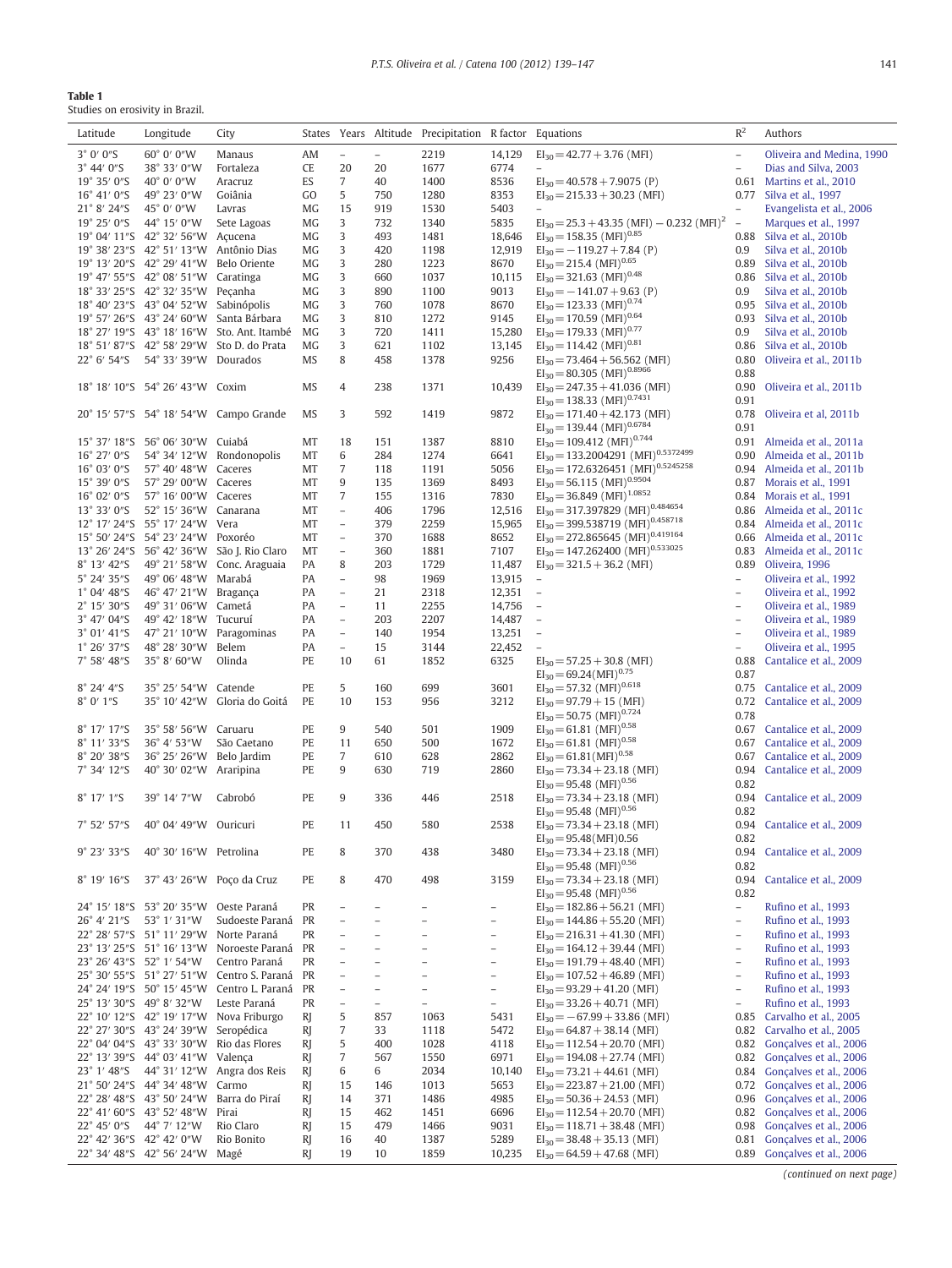| 42° 39′ 36″W<br>Conc. Macabu<br>$R$ <sub>I</sub><br>15<br>40<br>7961<br>Goncalves et al., 2006<br>22° 28′ 48″S<br>1915<br>$EI_{30} = 39.86 + 37.90$ (MFI)<br>0.91<br>22° 28' 48"S<br>43° 0' 0"W<br>R<br>16<br>3006<br>15,806<br>$EI_{30} = 146.28 + 46.37$ (MFI)<br>0.70<br>Gonçalves et al., 2006<br>Magé<br>640<br>R <sub>I</sub><br>22° 51' 0"S<br>42° 32' 60"W<br>$EI_{30} = -13.36 + 50.02$ (MFI)<br>Gonçalves et al., 2006<br>1252<br>5448<br>15<br>10<br>0.65<br>Saquarema<br><b>RI</b><br>43° 25' 12"W<br>$EI_{30} = 3.89 + 37.76$ (MFI)<br>22° 55' 12"S<br>Rio de Janeiro<br>17<br>40<br>1280<br>4439<br>0.79<br>Gonçalves et al., 2006<br>43° 16' 48"W<br>$22^{\circ}$ 57' 36"S<br>R<br>9331<br>Goncalves et al., 2006<br>Rio de Janeiro<br>16<br>460<br>2170<br>$EI_{30} = -76.27 + 53.31$ (MFI)<br>0.40<br>43° 52' 41"W<br>22° 42' 38"S<br>Piraí<br><sub>R</sub><br>462<br>6772<br>Machado et al., 2008<br>18<br>$\overline{\phantom{a}}$<br>$\overline{\phantom{0}}$<br><b>RS</b><br>30° 23' 0"S<br>56° 26' 0"W<br>38<br>9292<br>100<br>1513<br>$EI_{30} = -47.35 + 82.72$ (MFI)<br>0.84<br>Bazzano et al., 2007<br>Quaraí<br><b>RS</b><br>Non-significant correlation<br>32° 01' 0"S<br>$52^{\circ}$ 09' 0"W<br>Rio Grande<br>23<br>1162<br>5135<br>Bazzano et al., 2010<br>15<br>$\qquad \qquad -$<br>28° 39' 0"S<br><b>RS</b><br>48<br>99<br>$EI_{30} = 99.646 + 63.874$ (MFI)<br>56° 0' 0"W<br>São Borja<br>1540<br>9751<br>0.77<br>Cassol et al., 2008<br>$EI_{30} = 55.564$ (MFI) <sup>1.1054</sup><br>0.84<br><b>RS</b><br>Non-significant correlation<br>30° 32' 0"S<br>52° 31' 0"W<br>31<br>1279<br>5534<br>Enc. do Sul<br>420<br>Eltz et al., 2011<br>$\qquad \qquad -$<br>29° 45' 0"S<br>57° 05' 0"W<br>$EI_{30} = -96735 + 81.967$ (MFI)<br><b>RS</b><br>29<br>74<br>8875<br>Hickmann et al., 2008<br>Uruguaiana<br>1171<br>0.94<br>$EI_{30} = 330.86 + 34.54$ (MFI)<br>28° 33' 0"S<br>53° 54' 0"W<br><b>RS</b><br>31<br>448<br>1667<br>8825<br>Cassol et al., 2007<br>liuí<br>0.40<br>$EI_{30} = 109.65$ (MFI) <sup>0.76</sup><br>0.53<br><b>RS</b><br>29<br>273<br>$EI_{30} = 354.71 + 44.927$ (MFI)<br>27° 51' 0"S<br>54° 29' 0"W<br>1832<br>Santa Rosa<br>11,217<br>0.41<br>Mazurana et al., 2009<br>$EI_{30} = 118.52$ (MFI) <sup>0.8034</sup><br>0.50<br>SC<br>$EI_{30} = 238.585 + 22.626$ (MFI)<br>27° 24′ 0"S<br>51° 12' 0"W<br>Campos Novos<br>10<br>947<br>1754<br>6329<br>0.50<br><b>Bertol. 1994</b><br>$EI_{30} = 59.265$ (MFI) <sup>1.087</sup><br>0.86<br>$27^{\circ}$ 49' 0"S<br>$50^{\circ}$ 20' $0''W$<br>SC<br>5790<br>10<br>953<br>1549<br>Bertol et al., 2002<br>Lages<br>$\overline{\phantom{0}}$<br>SP<br>22° 37' 0"S<br>52° 10' 0"W<br>1282<br>7172<br>$EI_{30} = 106.8183 + 46.9562$ (MFI)<br>Colodro et al., 2002<br>Teod. Sampaio<br>19<br>255<br>0.93<br>$EI_{30} = 68.730$ (MFI) <sup>0.841</sup><br>SP<br>22° 31' 12"S<br>47° 2' 40"W<br>22<br>670<br>6738<br>Lombardi Neto and<br>1280<br>0.98<br>Campinas<br>Moldenhauer, 1992<br>$EI_{30} = 72.5488$ (MFI) <sup>0.8488</sup><br>SP<br>7074<br>23° 13' 0"S<br>49° 14' 0"W<br>23<br>1482<br>571<br>Roque et al., 2001<br>Piraju<br>0.93<br>SP<br>9<br>24° 17' 0"S<br>47° 57' 0"W<br>30<br>1434<br>12.664<br>$EI_{30} = 316.20 + 55.40$ (MFI)<br>Sete Barras<br>0.98<br>Silva et al., 2009b<br>$\overline{7}$<br>SP<br>$EI_{30} = 207.21 + 40.65$ (MFI)<br>24° 24′ 0"S<br>47° 45' 0"W<br>824<br>60<br>6145<br>Silva et al., 2009b<br>Juquiá<br>0.90<br>$EI_{30} = 111.173$ (MFI) <sup>0.691</sup><br>47° 0' 36"W<br>SP<br>$21^{\circ}$ 16' 58"S<br>0.98<br>Carvalho et al., 1991<br>Mococa<br>$\overline{\phantom{0}}$ | Latitude | Longitude | City | States |  | Years Altitude Precipitation R factor Equations |  | $R^2$ | Authors |
|--------------------------------------------------------------------------------------------------------------------------------------------------------------------------------------------------------------------------------------------------------------------------------------------------------------------------------------------------------------------------------------------------------------------------------------------------------------------------------------------------------------------------------------------------------------------------------------------------------------------------------------------------------------------------------------------------------------------------------------------------------------------------------------------------------------------------------------------------------------------------------------------------------------------------------------------------------------------------------------------------------------------------------------------------------------------------------------------------------------------------------------------------------------------------------------------------------------------------------------------------------------------------------------------------------------------------------------------------------------------------------------------------------------------------------------------------------------------------------------------------------------------------------------------------------------------------------------------------------------------------------------------------------------------------------------------------------------------------------------------------------------------------------------------------------------------------------------------------------------------------------------------------------------------------------------------------------------------------------------------------------------------------------------------------------------------------------------------------------------------------------------------------------------------------------------------------------------------------------------------------------------------------------------------------------------------------------------------------------------------------------------------------------------------------------------------------------------------------------------------------------------------------------------------------------------------------------------------------------------------------------------------------------------------------------------------------------------------------------------------------------------------------------------------------------------------------------------------------------------------------------------------------------------------------------------------------------------------------------------------------------------------------------------------------------------------------------------------------------------------------------------------------------------------------------------------------------------------------------------------------------------------------------------------------------------------------------------------------------------------------------------------------------------------------------------------------------------------------------------------------------------------------------------------------------------------------------------------------------------------------------|----------|-----------|------|--------|--|-------------------------------------------------|--|-------|---------|
|                                                                                                                                                                                                                                                                                                                                                                                                                                                                                                                                                                                                                                                                                                                                                                                                                                                                                                                                                                                                                                                                                                                                                                                                                                                                                                                                                                                                                                                                                                                                                                                                                                                                                                                                                                                                                                                                                                                                                                                                                                                                                                                                                                                                                                                                                                                                                                                                                                                                                                                                                                                                                                                                                                                                                                                                                                                                                                                                                                                                                                                                                                                                                                                                                                                                                                                                                                                                                                                                                                                                                                                                                                |          |           |      |        |  |                                                 |  |       |         |
|                                                                                                                                                                                                                                                                                                                                                                                                                                                                                                                                                                                                                                                                                                                                                                                                                                                                                                                                                                                                                                                                                                                                                                                                                                                                                                                                                                                                                                                                                                                                                                                                                                                                                                                                                                                                                                                                                                                                                                                                                                                                                                                                                                                                                                                                                                                                                                                                                                                                                                                                                                                                                                                                                                                                                                                                                                                                                                                                                                                                                                                                                                                                                                                                                                                                                                                                                                                                                                                                                                                                                                                                                                |          |           |      |        |  |                                                 |  |       |         |
|                                                                                                                                                                                                                                                                                                                                                                                                                                                                                                                                                                                                                                                                                                                                                                                                                                                                                                                                                                                                                                                                                                                                                                                                                                                                                                                                                                                                                                                                                                                                                                                                                                                                                                                                                                                                                                                                                                                                                                                                                                                                                                                                                                                                                                                                                                                                                                                                                                                                                                                                                                                                                                                                                                                                                                                                                                                                                                                                                                                                                                                                                                                                                                                                                                                                                                                                                                                                                                                                                                                                                                                                                                |          |           |      |        |  |                                                 |  |       |         |
|                                                                                                                                                                                                                                                                                                                                                                                                                                                                                                                                                                                                                                                                                                                                                                                                                                                                                                                                                                                                                                                                                                                                                                                                                                                                                                                                                                                                                                                                                                                                                                                                                                                                                                                                                                                                                                                                                                                                                                                                                                                                                                                                                                                                                                                                                                                                                                                                                                                                                                                                                                                                                                                                                                                                                                                                                                                                                                                                                                                                                                                                                                                                                                                                                                                                                                                                                                                                                                                                                                                                                                                                                                |          |           |      |        |  |                                                 |  |       |         |
|                                                                                                                                                                                                                                                                                                                                                                                                                                                                                                                                                                                                                                                                                                                                                                                                                                                                                                                                                                                                                                                                                                                                                                                                                                                                                                                                                                                                                                                                                                                                                                                                                                                                                                                                                                                                                                                                                                                                                                                                                                                                                                                                                                                                                                                                                                                                                                                                                                                                                                                                                                                                                                                                                                                                                                                                                                                                                                                                                                                                                                                                                                                                                                                                                                                                                                                                                                                                                                                                                                                                                                                                                                |          |           |      |        |  |                                                 |  |       |         |
|                                                                                                                                                                                                                                                                                                                                                                                                                                                                                                                                                                                                                                                                                                                                                                                                                                                                                                                                                                                                                                                                                                                                                                                                                                                                                                                                                                                                                                                                                                                                                                                                                                                                                                                                                                                                                                                                                                                                                                                                                                                                                                                                                                                                                                                                                                                                                                                                                                                                                                                                                                                                                                                                                                                                                                                                                                                                                                                                                                                                                                                                                                                                                                                                                                                                                                                                                                                                                                                                                                                                                                                                                                |          |           |      |        |  |                                                 |  |       |         |
|                                                                                                                                                                                                                                                                                                                                                                                                                                                                                                                                                                                                                                                                                                                                                                                                                                                                                                                                                                                                                                                                                                                                                                                                                                                                                                                                                                                                                                                                                                                                                                                                                                                                                                                                                                                                                                                                                                                                                                                                                                                                                                                                                                                                                                                                                                                                                                                                                                                                                                                                                                                                                                                                                                                                                                                                                                                                                                                                                                                                                                                                                                                                                                                                                                                                                                                                                                                                                                                                                                                                                                                                                                |          |           |      |        |  |                                                 |  |       |         |
|                                                                                                                                                                                                                                                                                                                                                                                                                                                                                                                                                                                                                                                                                                                                                                                                                                                                                                                                                                                                                                                                                                                                                                                                                                                                                                                                                                                                                                                                                                                                                                                                                                                                                                                                                                                                                                                                                                                                                                                                                                                                                                                                                                                                                                                                                                                                                                                                                                                                                                                                                                                                                                                                                                                                                                                                                                                                                                                                                                                                                                                                                                                                                                                                                                                                                                                                                                                                                                                                                                                                                                                                                                |          |           |      |        |  |                                                 |  |       |         |
|                                                                                                                                                                                                                                                                                                                                                                                                                                                                                                                                                                                                                                                                                                                                                                                                                                                                                                                                                                                                                                                                                                                                                                                                                                                                                                                                                                                                                                                                                                                                                                                                                                                                                                                                                                                                                                                                                                                                                                                                                                                                                                                                                                                                                                                                                                                                                                                                                                                                                                                                                                                                                                                                                                                                                                                                                                                                                                                                                                                                                                                                                                                                                                                                                                                                                                                                                                                                                                                                                                                                                                                                                                |          |           |      |        |  |                                                 |  |       |         |
|                                                                                                                                                                                                                                                                                                                                                                                                                                                                                                                                                                                                                                                                                                                                                                                                                                                                                                                                                                                                                                                                                                                                                                                                                                                                                                                                                                                                                                                                                                                                                                                                                                                                                                                                                                                                                                                                                                                                                                                                                                                                                                                                                                                                                                                                                                                                                                                                                                                                                                                                                                                                                                                                                                                                                                                                                                                                                                                                                                                                                                                                                                                                                                                                                                                                                                                                                                                                                                                                                                                                                                                                                                |          |           |      |        |  |                                                 |  |       |         |
|                                                                                                                                                                                                                                                                                                                                                                                                                                                                                                                                                                                                                                                                                                                                                                                                                                                                                                                                                                                                                                                                                                                                                                                                                                                                                                                                                                                                                                                                                                                                                                                                                                                                                                                                                                                                                                                                                                                                                                                                                                                                                                                                                                                                                                                                                                                                                                                                                                                                                                                                                                                                                                                                                                                                                                                                                                                                                                                                                                                                                                                                                                                                                                                                                                                                                                                                                                                                                                                                                                                                                                                                                                |          |           |      |        |  |                                                 |  |       |         |
|                                                                                                                                                                                                                                                                                                                                                                                                                                                                                                                                                                                                                                                                                                                                                                                                                                                                                                                                                                                                                                                                                                                                                                                                                                                                                                                                                                                                                                                                                                                                                                                                                                                                                                                                                                                                                                                                                                                                                                                                                                                                                                                                                                                                                                                                                                                                                                                                                                                                                                                                                                                                                                                                                                                                                                                                                                                                                                                                                                                                                                                                                                                                                                                                                                                                                                                                                                                                                                                                                                                                                                                                                                |          |           |      |        |  |                                                 |  |       |         |
|                                                                                                                                                                                                                                                                                                                                                                                                                                                                                                                                                                                                                                                                                                                                                                                                                                                                                                                                                                                                                                                                                                                                                                                                                                                                                                                                                                                                                                                                                                                                                                                                                                                                                                                                                                                                                                                                                                                                                                                                                                                                                                                                                                                                                                                                                                                                                                                                                                                                                                                                                                                                                                                                                                                                                                                                                                                                                                                                                                                                                                                                                                                                                                                                                                                                                                                                                                                                                                                                                                                                                                                                                                |          |           |      |        |  |                                                 |  |       |         |
|                                                                                                                                                                                                                                                                                                                                                                                                                                                                                                                                                                                                                                                                                                                                                                                                                                                                                                                                                                                                                                                                                                                                                                                                                                                                                                                                                                                                                                                                                                                                                                                                                                                                                                                                                                                                                                                                                                                                                                                                                                                                                                                                                                                                                                                                                                                                                                                                                                                                                                                                                                                                                                                                                                                                                                                                                                                                                                                                                                                                                                                                                                                                                                                                                                                                                                                                                                                                                                                                                                                                                                                                                                |          |           |      |        |  |                                                 |  |       |         |
|                                                                                                                                                                                                                                                                                                                                                                                                                                                                                                                                                                                                                                                                                                                                                                                                                                                                                                                                                                                                                                                                                                                                                                                                                                                                                                                                                                                                                                                                                                                                                                                                                                                                                                                                                                                                                                                                                                                                                                                                                                                                                                                                                                                                                                                                                                                                                                                                                                                                                                                                                                                                                                                                                                                                                                                                                                                                                                                                                                                                                                                                                                                                                                                                                                                                                                                                                                                                                                                                                                                                                                                                                                |          |           |      |        |  |                                                 |  |       |         |
|                                                                                                                                                                                                                                                                                                                                                                                                                                                                                                                                                                                                                                                                                                                                                                                                                                                                                                                                                                                                                                                                                                                                                                                                                                                                                                                                                                                                                                                                                                                                                                                                                                                                                                                                                                                                                                                                                                                                                                                                                                                                                                                                                                                                                                                                                                                                                                                                                                                                                                                                                                                                                                                                                                                                                                                                                                                                                                                                                                                                                                                                                                                                                                                                                                                                                                                                                                                                                                                                                                                                                                                                                                |          |           |      |        |  |                                                 |  |       |         |
|                                                                                                                                                                                                                                                                                                                                                                                                                                                                                                                                                                                                                                                                                                                                                                                                                                                                                                                                                                                                                                                                                                                                                                                                                                                                                                                                                                                                                                                                                                                                                                                                                                                                                                                                                                                                                                                                                                                                                                                                                                                                                                                                                                                                                                                                                                                                                                                                                                                                                                                                                                                                                                                                                                                                                                                                                                                                                                                                                                                                                                                                                                                                                                                                                                                                                                                                                                                                                                                                                                                                                                                                                                |          |           |      |        |  |                                                 |  |       |         |
|                                                                                                                                                                                                                                                                                                                                                                                                                                                                                                                                                                                                                                                                                                                                                                                                                                                                                                                                                                                                                                                                                                                                                                                                                                                                                                                                                                                                                                                                                                                                                                                                                                                                                                                                                                                                                                                                                                                                                                                                                                                                                                                                                                                                                                                                                                                                                                                                                                                                                                                                                                                                                                                                                                                                                                                                                                                                                                                                                                                                                                                                                                                                                                                                                                                                                                                                                                                                                                                                                                                                                                                                                                |          |           |      |        |  |                                                 |  |       |         |
|                                                                                                                                                                                                                                                                                                                                                                                                                                                                                                                                                                                                                                                                                                                                                                                                                                                                                                                                                                                                                                                                                                                                                                                                                                                                                                                                                                                                                                                                                                                                                                                                                                                                                                                                                                                                                                                                                                                                                                                                                                                                                                                                                                                                                                                                                                                                                                                                                                                                                                                                                                                                                                                                                                                                                                                                                                                                                                                                                                                                                                                                                                                                                                                                                                                                                                                                                                                                                                                                                                                                                                                                                                |          |           |      |        |  |                                                 |  |       |         |
|                                                                                                                                                                                                                                                                                                                                                                                                                                                                                                                                                                                                                                                                                                                                                                                                                                                                                                                                                                                                                                                                                                                                                                                                                                                                                                                                                                                                                                                                                                                                                                                                                                                                                                                                                                                                                                                                                                                                                                                                                                                                                                                                                                                                                                                                                                                                                                                                                                                                                                                                                                                                                                                                                                                                                                                                                                                                                                                                                                                                                                                                                                                                                                                                                                                                                                                                                                                                                                                                                                                                                                                                                                |          |           |      |        |  |                                                 |  |       |         |
|                                                                                                                                                                                                                                                                                                                                                                                                                                                                                                                                                                                                                                                                                                                                                                                                                                                                                                                                                                                                                                                                                                                                                                                                                                                                                                                                                                                                                                                                                                                                                                                                                                                                                                                                                                                                                                                                                                                                                                                                                                                                                                                                                                                                                                                                                                                                                                                                                                                                                                                                                                                                                                                                                                                                                                                                                                                                                                                                                                                                                                                                                                                                                                                                                                                                                                                                                                                                                                                                                                                                                                                                                                |          |           |      |        |  |                                                 |  |       |         |
|                                                                                                                                                                                                                                                                                                                                                                                                                                                                                                                                                                                                                                                                                                                                                                                                                                                                                                                                                                                                                                                                                                                                                                                                                                                                                                                                                                                                                                                                                                                                                                                                                                                                                                                                                                                                                                                                                                                                                                                                                                                                                                                                                                                                                                                                                                                                                                                                                                                                                                                                                                                                                                                                                                                                                                                                                                                                                                                                                                                                                                                                                                                                                                                                                                                                                                                                                                                                                                                                                                                                                                                                                                |          |           |      |        |  |                                                 |  |       |         |
|                                                                                                                                                                                                                                                                                                                                                                                                                                                                                                                                                                                                                                                                                                                                                                                                                                                                                                                                                                                                                                                                                                                                                                                                                                                                                                                                                                                                                                                                                                                                                                                                                                                                                                                                                                                                                                                                                                                                                                                                                                                                                                                                                                                                                                                                                                                                                                                                                                                                                                                                                                                                                                                                                                                                                                                                                                                                                                                                                                                                                                                                                                                                                                                                                                                                                                                                                                                                                                                                                                                                                                                                                                |          |           |      |        |  |                                                 |  |       |         |
|                                                                                                                                                                                                                                                                                                                                                                                                                                                                                                                                                                                                                                                                                                                                                                                                                                                                                                                                                                                                                                                                                                                                                                                                                                                                                                                                                                                                                                                                                                                                                                                                                                                                                                                                                                                                                                                                                                                                                                                                                                                                                                                                                                                                                                                                                                                                                                                                                                                                                                                                                                                                                                                                                                                                                                                                                                                                                                                                                                                                                                                                                                                                                                                                                                                                                                                                                                                                                                                                                                                                                                                                                                |          |           |      |        |  |                                                 |  |       |         |
|                                                                                                                                                                                                                                                                                                                                                                                                                                                                                                                                                                                                                                                                                                                                                                                                                                                                                                                                                                                                                                                                                                                                                                                                                                                                                                                                                                                                                                                                                                                                                                                                                                                                                                                                                                                                                                                                                                                                                                                                                                                                                                                                                                                                                                                                                                                                                                                                                                                                                                                                                                                                                                                                                                                                                                                                                                                                                                                                                                                                                                                                                                                                                                                                                                                                                                                                                                                                                                                                                                                                                                                                                                |          |           |      |        |  |                                                 |  |       |         |
|                                                                                                                                                                                                                                                                                                                                                                                                                                                                                                                                                                                                                                                                                                                                                                                                                                                                                                                                                                                                                                                                                                                                                                                                                                                                                                                                                                                                                                                                                                                                                                                                                                                                                                                                                                                                                                                                                                                                                                                                                                                                                                                                                                                                                                                                                                                                                                                                                                                                                                                                                                                                                                                                                                                                                                                                                                                                                                                                                                                                                                                                                                                                                                                                                                                                                                                                                                                                                                                                                                                                                                                                                                |          |           |      |        |  |                                                 |  |       |         |

Years=length of record, altitude (m), P=average annual precipitation (mm), R=R factor (MJ mm ha<sup>-1</sup> h<sup>-1</sup> yr<sup>-1</sup>), and (-) not available.

States by region: north (Amazonas, AM and Pará, PA); northeast (Ceará, CE and Pernambuco, PE); central-west (Mato Grosso do Sul, MS; Mato Grosso, MT and Goiás, GO); southeast (Espírito Santo,ES; Minas Gerais, MG; Rio de Janeiro, RJ and São Paulo, SP) and south (Paraná, PR; Rio Grande do Sul, RS and Santa Catarina, SC).

The value obtained in Eq. [\(1\)](#page-1-0) is multiplied by the amount of rain in the respective uniform segment to express the kinetic energy of the segment in MJ ha<sup>-1</sup>. The total kinetic energy of rain (Ect) is obtained by adding the kinetic energy of all the uniform segments of rain. The  $EI<sub>30</sub>$  is defined as the product of the maximum rain intensity during a 30-minute period  $(I_{30})$  and the Ect.

$$
EI_{30} = Ect I_{30}
$$
 (2)

where EI<sub>30</sub> is the rainfall erosivity index (MJ mm ha<sup>-1</sup> h<sup>-1</sup>), Ect is the total kinetic energy of the rain (MJ  $\rm{ha}^{-1}$ ), and I $_{30}$  is the maximum rain intensity during a 30-minute period (mm  $h^{-1}$ ).

The RUSLE R factor is obtained from the average annual values of the  $EI_{30}$  erosion index:

$$
R = \frac{1}{n} \sum_{j=1}^{n} \sum_{k=1}^{m_j} (EI_{30})_k
$$
 (3)

where  $R$  is the average of the annual rainfall erosivity (MJ mm ha<sup>-1</sup> h<sup>-1</sup> yr<sup>-1</sup>), *n* is the number of years of records,  $m_j$  is the number of erosive events in a given year  $j$ , and  $EI_{30}$  is the rainfall erosivity index of a single event k.

After calculating the values of  $EI_{30}$  a regression analysis is performed, usually using the Fournier index modified by [Lombardi Neto \(1977\)](#page-7-0) or mean annual precipitation (P) (Eq. (4)) as independent variables. In Brazil, several researchers showed that the modified Fournier index (MFI) have achieved best results in the calculating of the R Factor [\(Carvalho et al., 2005; Cassol et al., 2008; Lombardi Neto and](#page-7-0) [Moldenhauer, 1992; Oliveira et al., 2011b](#page-7-0)). These resulting regression equations generally are used to calculate the erosivity from pluviometric data in regions that have no pluviographic rainfall data.

$$
MFI = p_i^2 P^{-1}
$$
\n<sup>(4)</sup>

where MFI is the modified Fournier index,  $p$  is the mean monthly precipitation at month  $i$  (mm), and  $P$  is the mean annual precipitation (mm).

#### 3.2. Mapping rainfall erosivity

The erosivity map can be obtained by interpolation methods using sampled values to estimate the erosivity values in places where no rainfall data are available ([Montebeller et al., 2007\)](#page-7-0). Until the late 1980s, interpolation techniques such as inverse distance, Thiessen polygons, or isohyetal method were the most popular techniques for the interpolation of rainfall data [\(Goovaerts, 1999](#page-7-0)). [Silva \(2004\)](#page-8-0) used point erosivity values (calculated from regression equations) and the inverse distance method to obtain an erosivity map of Brazil. This study provided a good overall understanding of the occurrence of larger and smaller values of erosivity throughout the country.

Since the 1990s, a geostatistical interpolation method based on the regionalized variables theory has been widely used [\(Goovaerts,](#page-7-0) [1999\)](#page-7-0) because it allows estimation at nonsampled points without bias and with minimum variance [\(Montebeller et al., 2007](#page-7-0)). Several studies were performed using the Kriging interpolation method to obtain erosivity maps. We can cite the works of [Shamshad et al.](#page-8-0) [\(2008\)](#page-8-0) in Peninsular Malaysia, [Angulo-Martínez et al. \(2009\)](#page-6-0) in northeastern Spain, [Zhang et al. \(2010\)](#page-8-0) in northeastern China, [Meusburger et al. \(2011\)](#page-7-0) in Switzerland, and [Bonilla and Vidal](#page-7-0) [\(2011\)](#page-7-0) in central Chile. In Brazil, erosivity maps were created by [Vieira and Lombardi Neto \(1995\)](#page-8-0) in São Paulo State, [Mello et al.](#page-7-0) [\(2007\)](#page-7-0) in Minas Gerais State, [Montebeller et al. \(2007\)](#page-7-0) in Rio de Janeiro State, and [Oliveira et al. \(2011b\)](#page-7-0) in Mato Grosso do Sul State.

In addition to the use of the geostatistical method for erosivity mapping, the application of machine learning techniques (ML) also is successfully used as a tool to obtain values of erosivity in places where no rainfall data are available. One of the main techniques of ML is Artificial Neural Networks (ANN), which have been used satisfactorily for this purpose ([Licznar, 2005](#page-7-0)). In Brazil, ANN was used to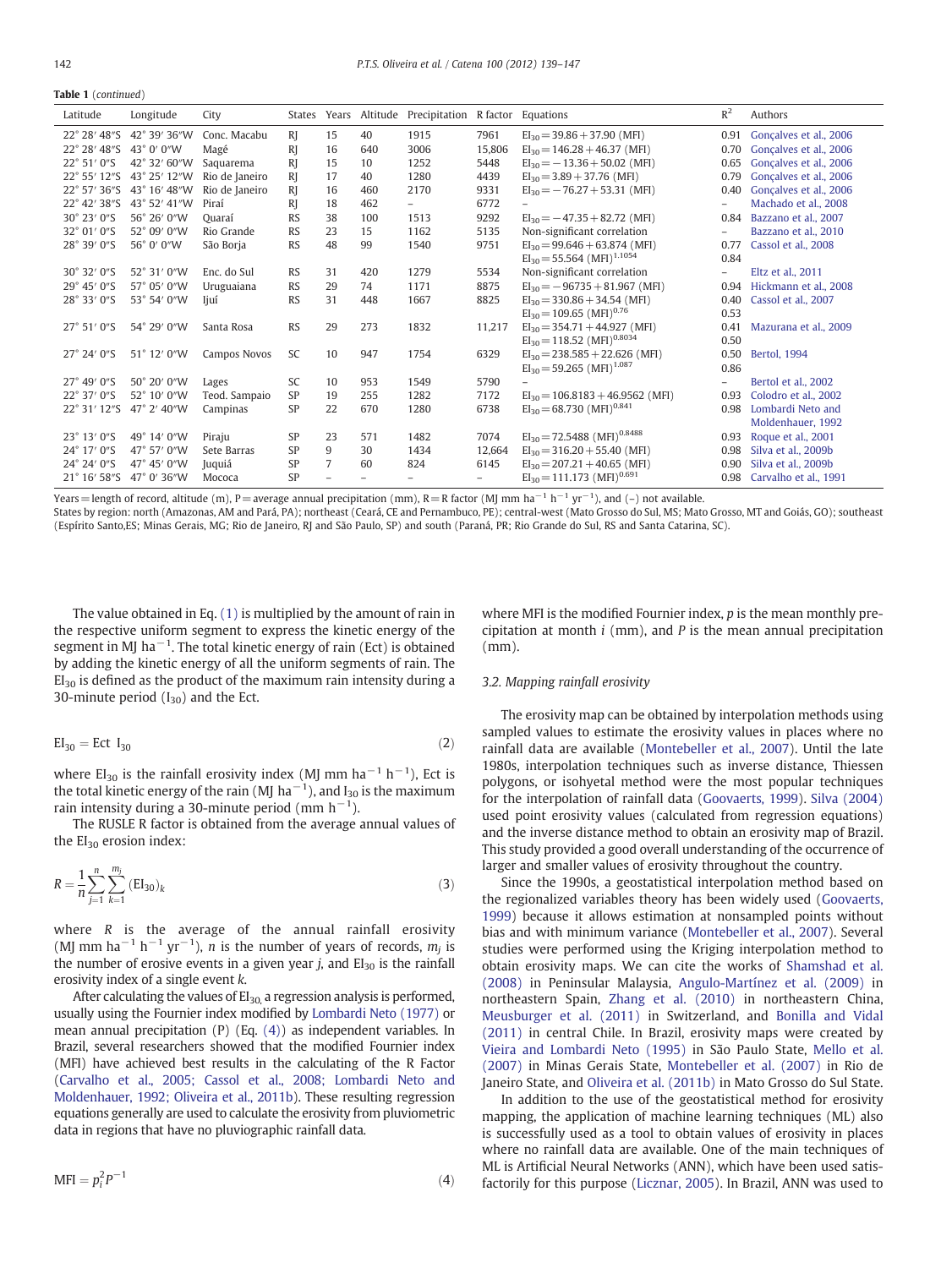<span id="page-4-0"></span>

Fig. 2. a. R factor map of Brazil (an approximation). b. Koppen climate classification of Brazil. Where Af, equatorial, fully humid; Am, equatorial, monsoonal; Aw, equatorial, winter dry; BSh, hot arid steppe; BWh, hot arid desert; Cfa, humid, warm temperate, hot summer; Cfb, humid, warm temperate, warm summer; Cwa, winter dry, warm temperate, hot summer; Cwb, winter dry, warm temperate, warm summer.

estimate the rainfall erosivity in the States of São Paulo [\(Moreira et al.,](#page-7-0) [2006\)](#page-7-0), Minas Gerais [\(Moreira et al., 2008](#page-7-0)), and Mato Grosso do Sul [\(Alves Sobrinho et al., 2011\)](#page-6-0), and [Silva et al. \(2010a\)](#page-8-0) worked in the Vale do Ribeira, in southern São Paulo State. Like the rainfall erosivity mapping by geostatistical techniques, studies using ANN are concentrated in the southeastern region of Brazil. Thus, we find it necessary to perform further studies in other regions of Brazil because this kind of regional approach helps in effective land-use planning.

### 3.3. Spatial distribution of erosivity studies in Brazil

We found 35 studies that used pluviographic rainfall data to calculate the rainfall erosivity. These studies focused on 80 cities in 14 of

Range of rainfall erosivity values for several locations of the world.

| Locate                            | Erosivity<br>(MJ mm ha <sup>-1</sup> h <sup>-1</sup> yr <sup>-1</sup> ) | Source                        |
|-----------------------------------|-------------------------------------------------------------------------|-------------------------------|
| <b>Tropical sites</b><br>Honduras | 2980-7297                                                               | Mikhailova et al. (1997)      |
| Peninsular Malaysia               | 9000-14.000                                                             | Shamshad et al. (2008)        |
| Colombian Andes                   | 10,409-15,975                                                           | Hoyos et al. (2005)           |
| El Salvador Republic              | 7196-17.856                                                             | Silva et al. (2011)           |
| Southeastern Nigeria              | 12,814-18,611                                                           | Obi and Salako (1995)         |
| <b>Brazil</b>                     | 1672-22,452                                                             | Present paper                 |
| Australia's tropics               | 1080-33.500                                                             | Yu (1998)                     |
| Temperate sites                   |                                                                         |                               |
| Slovenia                          | 1318-2995                                                               | Mikos et al. (2006)           |
| Mediterranean region              | 100-3203                                                                | Diodato and Bellocchi (2010)  |
| Northeastern Spain                | $40 - 4500$                                                             | Angulo-Martínez et al. (2009) |
| Switzerland                       | 124-5611                                                                | Meusburger et al. (2011)      |
| Korea                             | 2109-6876                                                               | Lee and Heo $(2011)$          |
| Central Chile                     | $50 - 7400$                                                             | Bonilla and Vidal (2011)      |
| <b>United States</b>              | 85-11.900                                                               | Renard and Freimund (1994)    |

the 26 Brazilian states, i.e. with no studies on erosivity in the other half of the states. Most studies concentrated on the cities of the south and southeast regions (~60% of all the cities studied in Brazil), with only a few studies in other regions, mainly in the north and central-west [\(Fig. 1](#page-1-0) and [Table 1\)](#page-2-0). This concentration occurs because the south and southeast regions are the most economically prosperous and have a higher population density.

The rainfall erosivity values observed in Brazil ranges from 1672 to 22,452 MJ mm  $ha^{-1}h^{-1}yr^{-1}$ . The average erosivity ( $\pm$ sd) observed is  $8403 \pm 4090$  MJ mm ha<sup>-1</sup> h<sup>-1</sup> yr<sup>-1</sup>. Lower values are found in the northeastern region, in the state of Pernambuco (PE), and the highest values are found in the north region (States of Para — PA and Amazonas — AM) and southeast region (States of Minas Gerais – MG, Rio de Janeiro – RJ, and Sao Paulo – SP) [\(Table 1](#page-2-0) and Fig. 2a). Fig. 2a was derived using the data presented Table 2<br>In [Table 1](#page-2-0) and kriging interpolation method. However, this map is<br>In Table 1 and kriging interpolation method. However, this map is



Fig. 3. Correlation between annual erosivity and annual precipitation.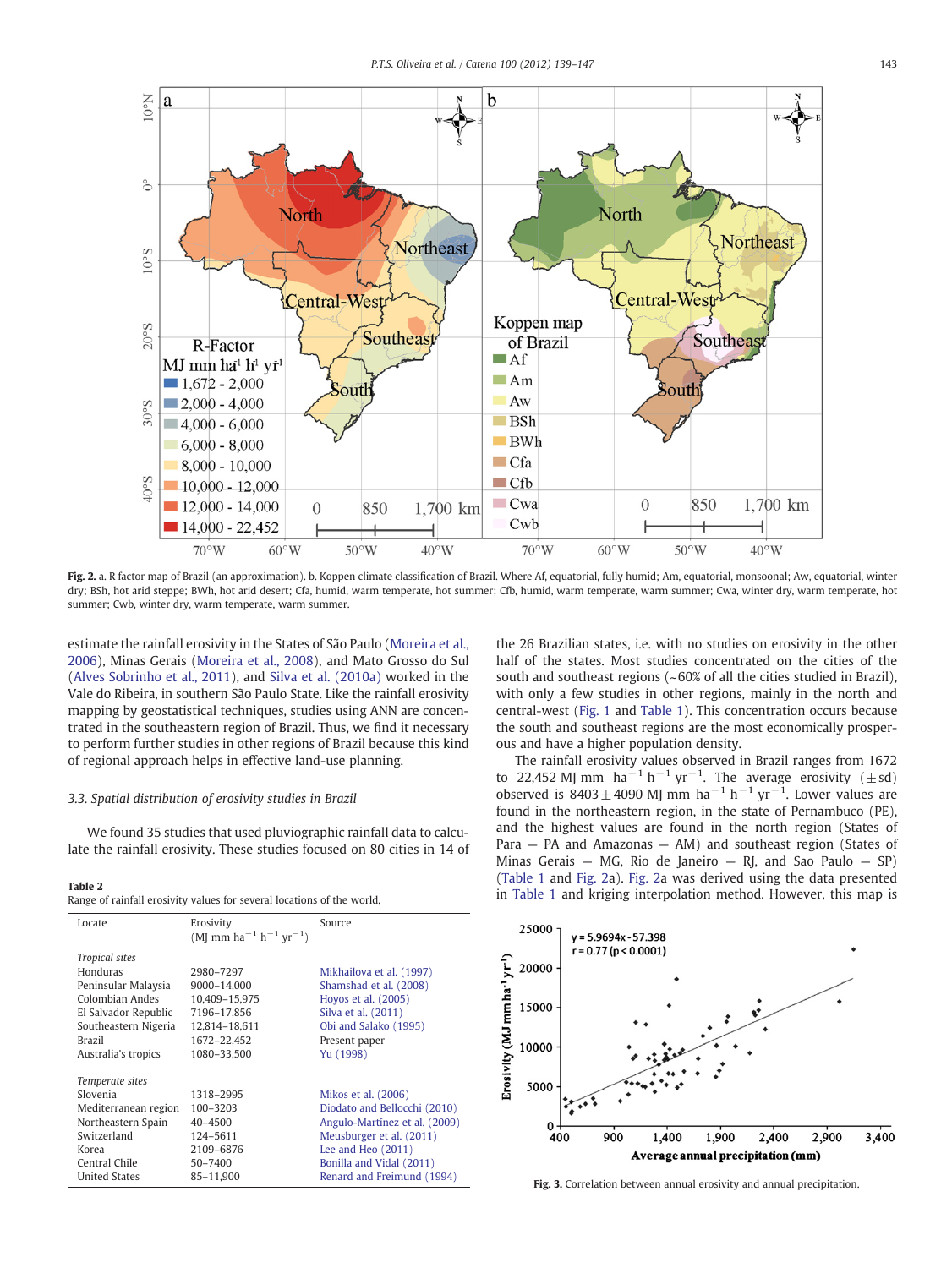<span id="page-5-0"></span>

Fig. 4. Correlation of the longitude and latitude with the annual erosivity.

illustrative only because it is based on a sparse data set. To obtain a more accurate erosivity map, we recommend applying the equations presented in [Table 1](#page-2-0) in pluviometric data of other Brazilian places and after with several data points elaborating the map.

The influence of the climate in the annual rainfall erosivity can be observed in [Fig. 2.](#page-4-0) The lower values are found in the northeast, in regions with climates hot arid steppe (BSh), and hot arid desert (BWh). In these regions, the average annual precipitation is below 800 mm. We found the highest annual erosivity values, such as those in the cities of Belem, PA and Tucurui, PA, with erosivity values of the 22,452 and 14,756 MJ mm ha<sup>-1</sup> h<sup>-1</sup> yr<sup>-1</sup>, respectively. This region has an equatorial, humid (Af) and equatorial monsoonal (Am) climates, with average annual precipitation of the 2300 mm and high intensity rainfall , thus resulting in high erosivity values.

The range of rainfall erosivity values of Brazil is similar to the range observed in other tropical regions, and they are higher than the observed in temperate climate regions ([Table 2](#page-4-0)). These higher erosivity values observed in the tropics are caused by the high amount of precipitation, intensity and kinetic energy of rain. The main rainfall generating mechanism in most tropical regions is convection. As a result, the tropics receive more rain at higher intensities than the temperate regions, dominated by midlatitude cyclones [\(Hoyos et al.,](#page-7-0) [2005\)](#page-7-0).

The correlation between annual precipitation and erosivity ( $r=$ 0.77) was significant at the 0.05 level ([Fig. 3\)](#page-4-0). However, the pattern of rainfall erosivity in Brazil cannot be explained only by annual precipitation. Several researchers found that high values of annual precipitation does not necessarily produce higher values of erosivity [\(Bazzano et al.,](#page-6-0) [2010; Mello et al., 2007; Oliveira et al., 2011b; Silva et al., 2010b\)](#page-6-0). In Brazil, the greatest erosivity values are caused by intense rainfall occurring in certain times of the year.

We found that there was a significant correlation between longitude  $(r= 0.36)$  and annual erosivity at the 0.05 level (Fig. 4). Despite of the low value of the correlation coefficient, it is possible to verify the erosivity increase from east to west. It occurs mainly due to the low erosivity in the northeastern region and high in northwest

Classifications for the interpretation of the annual erosivity index of Brazil.

| Erosivity <sup>a</sup> (MJ mm ha <sup>-1</sup> h <sup>-1</sup> )     | Erosivity class         | Observed data (%) |
|----------------------------------------------------------------------|-------------------------|-------------------|
| R < 2452                                                             | Low erosivity           | 2.6               |
| $2452 < R \leq 4905$                                                 | Medium erosivity        | 13.2              |
| $4905 < R \le 7357$                                                  | Medium-strong erosivity | 31.6              |
| 7357 <r≤9810< td=""><td>Strong erosivity</td><td>23.7</td></r≤9810<> | Strong erosivity        | 23.7              |
| R > 9810                                                             | Very strong erosivity   | 28.9              |

<sup>a</sup> Source: [Carvalho \(2008\),](#page-7-0) modified to S.I. metric units according to [Foster et al.](#page-7-0) [\(1981\)](#page-7-0). Fig. 5. Residual values of erosivity (observed values — estimated values by [Silva, 2004\)](#page-8-0).

region. We did not find significant correlation between latitude ( $r=$ 0.13) and annual erosivity at the 0.05 level.

According to classifications for the interpretation of the annual erosivity index of Brazil, we found that the erosivity rainfall values exceed 7357 MJ mm ha<sup>-1</sup> h<sup>-1</sup> yr<sup>-1</sup> (strong erosivity) in 52.6% of the data (Table 3). From this results we found that in Brazil there are several areas of water erosion risk, mainly southeastern and central-west regions. In these regions the rapid expansion of sugar cane cultivation for production sugar and biofuel is occurring [\(Loarie et al., 2011](#page-7-0)). Thus, the knowledge of these areas with higher erosivity rainfall values is essential to assess the soil erosion risk and to support to soil and water conservation planning [\(Oliveira](#page-7-0) [et al., 2011a\)](#page-7-0).

In Brazil, 73 equations correlate the rainfall erosivity index  $(EI_{30})$ with the mean annual precipitation (P) or the modified Fournier index (MFI) [\(Table 1](#page-2-0) and [Fig. 1](#page-1-0)). The equations presented in [Table 1](#page-2-0) can be used in areas that have no pluviographic rainfall data but that have similar climatic conditions. However, the equations cannot be extrapolated to a generalized form without underestimating or overestimating the erosivity values. Studies must be conducted on the local climate to determine which equation is best suited to the desired region.

[Silva \(2004\)](#page-8-0) proposed the division of Brazil into eight homogeneous regions according to rainfall. A single equation was designated for each region to allow the rainfall erosivity for each month to be estimated from the rainfall coefficient. In this proposal, the same equation was applied to several states. We compare the R factor values presented in [Table 1](#page-2-0) with the results calculated by [Silva](#page-8-0) [\(2004\).](#page-8-0) We conclude that despite providing a significant contribution

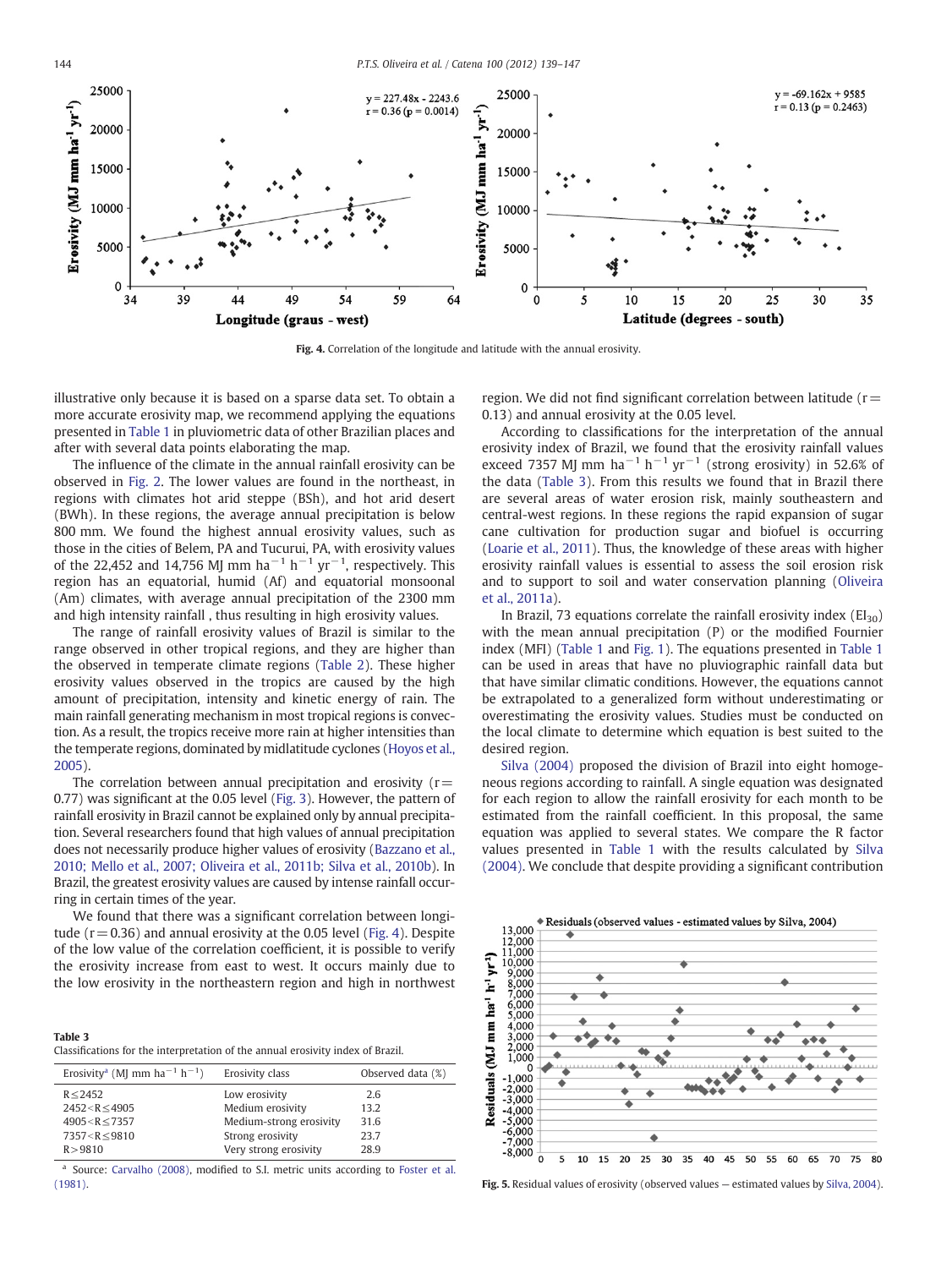<span id="page-6-0"></span>

Fig. 6. Number of papers published per year.

to the understanding of rainfall erosivity in Brazil, the generalization of these equations produces many errors [\(Fig. 5\)](#page-5-0). Therefore, the choice of equation to be used in different locations should be performed with caution and should be based on local climate studies.

Before [Silva \(2004\),](#page-8-0) there were few studies on rainfall erosivity and few equations adjusted for the regions of Brazil. Since 2005, the number of publications on rainfall erosivity has increased significantly (Fig. 6). From the information presented in this present paper, new studies can be developed to map rainfall erosivity for the entire country. The equations that we found ([Table 1\)](#page-2-0) can be used with pluviometric data available for all Brazil by Agência Nacional de Águas (ANA) on website [\(http://hidroweb.ana.gov.br/\)](http://hidroweb.ana.gov.br/). Furthermore, we recommend the inclusion of the rainfall return periods and the climate change in future studies.

In addition, the computational advances and the consolidation of the use of methodologies such as artificial neural networks and geostatistics techniques to obtain the rainfall erosivity can help to develop a more precise study for Brazil. These studies are fundamental for achieving effective environmental planning and may assist in analyzing vulnerability, risk forecasting and allocating financial resources for farmers in risk areas ([Oliveira et al., 2011a; Rodrigues](#page-7-0) [et al., 2011\)](#page-7-0).

We found that 85% of the analyzed studies were developed using a historical series of less than 20 years, so only 15% of these studies used the minimum series required for RUSLE calculation ([Renard](#page-7-0) [et al., 1997\)](#page-7-0) (Fig. 7).

In Brazil, in general, hydrological and meteorological information is scarce or difficult to access [\(Montebeller et al., 2007; Oliveira et al.,](#page-7-0) [2011b\)](#page-7-0). This is a constant problem in the development of research models in this country. We recommend maintaining the existing



Fig. 7. Years of data analyzed in studies on erosivity.

stations and establishing new stations because this is the only way to obtain more realistic results. In addition, the development of new regional and global models and new scientific discoveries are needed to obtain basic data for the calibration and validation of the results.

#### 4. Conclusions

The annual rainfall erosivity in Brazil, based on our review, ranges from 1672 to 22,452 MJ mm ha<sup>-1</sup> h<sup>-1</sup> yr<sup>-1</sup>. The lowest values are found in the northeastern region, and the highest values are found in the north region and the southeastern region. The rainfall erosivity tends to increase from east to west. particularly in the northern part of the country.

We conclude that there are few studies on erosivity in Brazil and that these studies are concentrated in the south and southeast regions. In addition, the number of years of data used in most of those studies was less than the recommended standard for the application of RUSLE (20 years of data).

The regression equations of rainfall erosivity cannot be extrapolated to a generalized form without underestimating or overestimating the erosivity values. Studies must be conducted on the local climate to determine which equation is best suited to the desired region.

In Brazil, there are 73 regression equations to calculate erosivity. These equations can be useful to map rainfall erosivity for the entire country. To this end, techniques already established in Brazil may be used for the interpolation of rainfall erosivity, such as geostatistics and artificial neural networks.

#### Acknowledgments

The authors thank the Fundação de Amparo à Pesquisa do Estado de São Paulo — FAPESP (Processes 2010/18788-5 and 2011/14273-3) and the Conselho Nacional de Desenvolvimento Científico e Tecnológico — CNPq (Process 470846/2011-9) whose financial support made the development of the present study feasible.

#### References

- Almeida, C.O.S., Amorin, R.S.S., Couto, E.G., Eltz, F.L.F., Borges, L.E.C., 2011a. Erosive potential of rainfall in Cuiabá, MT: distribution and correlation with rainfall. Revista Brasileira de Engenharia Agrícola e Ambiental 15, 178–184. http:// dx.doi.org/[10.1590/S1415-43662011000200011](http://dx.doi.org/10.1590/S1415-43662011000200011).
- Almeida, C.O.S., Amorin, R.S.S., Eltz, F.L.F., Couto, E.G., Pelissari, A.L., 2011b. Correlação do índice de erosividade (EI 30 ) com o coeficiente de chuvas em Cáceres (MT) e Rondonópolis (MT). Proc. XXXIII Congresso Brasileiro de Ciência do Solo, Uberlândia, pp. 1–4.
- Almeida, C.O.S., Amorin, R.S.S., Eltz, F.L.F., Couto, E.G., Jordani, S.A., 2011c. Erosividade em quatro municípios do estado de Mato Grosso e suas correlações com dados pluviométricos. Proc. XXXIII Congresso Brasileiro de Ciência do Solo, Uberlândia, pp. 1–4.
- Alves Sobrinho, T., Pertussatti, C.A., Rebucci, L.C.S., Oliveira, P.T.S., 2011. Estimation of local rainfall erosivity using artificial neural network. Ambiente & Água 6, 246–254. http://dx.doi.org/[10.4136/ambi-agua.197](http://dx.doi.org/10.4136/ambi-agua.197).
- Angulo-Martínez, M., Beguería, S., 2009. Estimating rainfall erosivity from daily precipitation records: a comparison among methods using data from the Ebro Basin (NE Spain). Journal of Hydrology 379, 111–121. http://dx.doi.org/[10.1016/](http://dx.doi.org/10.1016/j.jhydrol.2009.09.051) [j.jhydrol.2009.09.051](http://dx.doi.org/10.1016/j.jhydrol.2009.09.051).
- Angulo-Martínez, M., López-Vicente, M., Vicente-Serrano, S.M., Beguería, S., 2009. Mapping rainfall erosivity at a regional scale: a comparison of interpolation methods in the Ebro Basin (NE Spain). Hydrology and Earth System Sciences 13, 1907–1920.
- Arnoldus, H.M.J., 1977. Methodology used to determine the maximum potential average annual soil loss due to sheet and rill erosion in Morocco. FAO Soils Bulletin 34, 39–51.
- Bazzano, M.G.P., Eltz, F.L.F., Cassol, E.A., 2007. Erosivity, rainfall coefficient and patterns and return period in Quarai, RS, Brazil. Revista Brasileira de Ciência do Solo 31, 1205–1217.
- Bazzano, M.G.P., Eltz, F.L.F., Cassol, E.A., 2010. Erosivity and hydrological characteristics of rainfalls in Rio Grande (RS, Brazil). Revista Brasileira de Ciência do Solo 34, 235–244.
- Bertol, I., 1994. Evaluation for rain erosivity for Campos Novos (SC) during the 1981– 1990 period. Pesquisa Agropecuária Brasileira 29, 1453–1458.
- Bertol, I., Schick, J., Batistela, O., Leite, D., Visentin, D., Cogo, N.P., 2002. Rain erosivity and its distribution between 1989 and 1998 in the district of Lages, state of Santa Catarina, Brazil. Revista Brasileira de Ciência do Solo 26, 455–464.
- Bertol, I., Leite, D., Engel, F.L., Cogo, N.P., González, A.P., 2007. Erodibility of a typic hapludox evaluated under field conditions. Revista Brasileira de Ciência do Solo 31, 541–549. http://dx.doi.org/[10.1590/S0100-06832007000300014](http://dx.doi.org/10.1590/S0100-06832007000300014).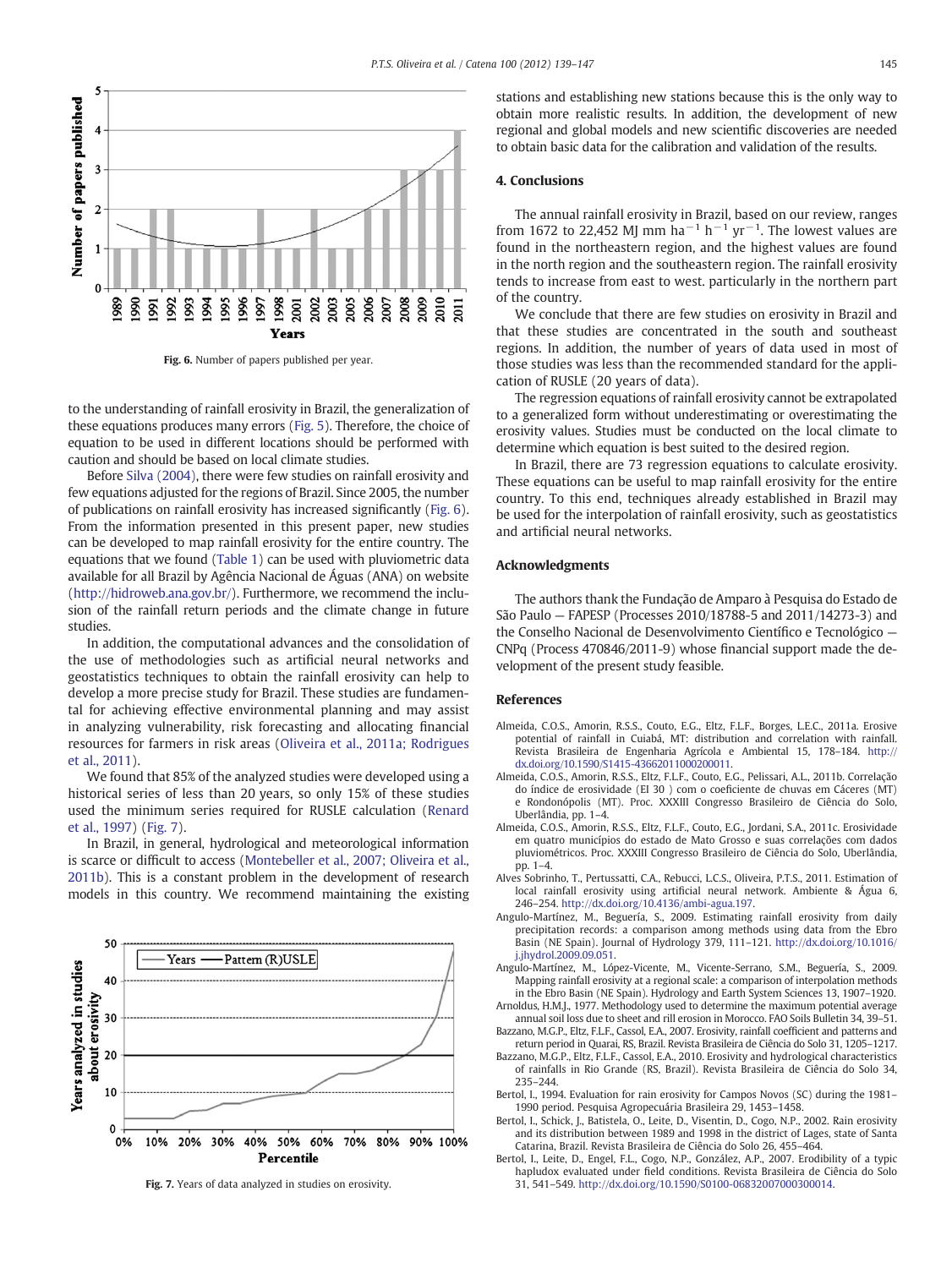<span id="page-7-0"></span>Bertol, I., Zoldan Junior, W.A., Fabian, E.L., Zavaschi, E., Pegoraro, R., Gonzáles, A.P., 2008. Effect of chiseling and rainfall erosivity on some characteristics of water erosion in a nitosol under distinct management systems. Revista Brasileira de Ciência do Solo 32, 747–757. http://dx.doi.org/[10.1590/S0100-06832008000200027](http://dx.doi.org/10.1590/S0100-06832008000200027).

- Bonilla, C.A., Vidal, K.L., 2011. Rainfall erosivity in Central Chile. Journal of Hydrology 410, 126–133. http://dx.doi.org/[10.1016/j.jhydrol.2011.09.022.](http://dx.doi.org/10.1016/j.jhydrol.2011.09.022)
- Cantalice, J.R., Bezerra, S.A., Figueira, S.B., Inácio, E.S., Silva, M.D., 2009. Isoerodents of Pernambuco state – Brazil: 1 St.Approximation. Caatinga 22, 75–80.
- Capolongo, D., Diodato, N., Mannaerts, C.M., Piccarreta, M., Strobl, R.O., 2008. Analyzing temporal changes in climate erosivity using a simplified rainfall erosivity model in Basilicata (southern Italy). Journal of Hydrology 356, 119–130.
- Carvalho, N.O., 2008. Hidrossedimentologia Prática, 2ª ed. Interciência, Rio da Janeiro, Brazil. 599 pp.
- Carvalho, M.P.E., Lombardi, Neto F., Vasques, Filho J., Catâneo, A., 1991. Correlação entre o índice de erosividade EI30 médio mensal e o coeficiente de chuva do município de Mococa, SP. Científica — Revista de Agronomia 19, 1–7.
- Carvalho, D.F., Montebeller, C.A., Franco, E.M., Valcarcel, R., Bertol, I., 2005. Rainfall patterns and erosion indices at Seropedica and Nova Friburgo, Rio de Janeiro — Brazil. Revista Brasileira de Engenharia Agrícola e Ambiental 9, 7–14. http:// dx.doi.org[/10.1590/S1415-43662005000100001](http://dx.doi.org/10.1590/S1415-43662005000100001).
- Cassol, E.A., Martins, D., Eltz, F.L.F., Lima, V.S., Bueno, A.C., 2007. Erosivity and hydrological patterns of Ijuí (RS, Brazil) rainfalls in the period of 1963 to 1993. Revista Brasileira de Agrometeorologia 15, 220–231.
- Cassol, E.A., Eltz, F.L.F., Martin, D., Lemos, A.M., Lima, V.S., Bueno, A.C., 2008. Erosivity, hydrological patterns, return period and probability of occurrence of rainfalls at São Borja, RS, Brazil. Revista Brasileira de Ciência do Solo 32, 1239–1251. http:// dx.doi.org[/10.1590/S0100-06832008000300031](http://dx.doi.org/10.1590/S0100-06832008000300031).
- Cerdà, A., 1997. Rainfall drop size distribution in Western Mediterranean Basin, València, Spain. Catena 31, 23–38. http://dx.doi.org[/10.1016/S0341-8162\(97\)00019-2](http://dx.doi.org/10.1016/S0341-8162(97)00019-2).
- Colodro, G., Carvalho, M.P., Roque, C.G., Prado, R.M., 2002. Rainfall erosivity: its distribution and relationship with the non-recording rain gauge precipitation at Teodoro Sampaio, São Paulo, Brazil. Revista Brasileira de Ciência do Solo 26, 809–818.
- Dias, A.S., Silva, J.R.C., 2003. Rainfall erosivity in Fortaleza, Ceará State, Brazil: I distribution, probability of occurrence and return period — 1st approximation. Revista Brasileira de Ciência do Solo 27, 335–345. http://dx.doi.org[/10.1590/S0100-06832003000200013.](http://dx.doi.org/10.1590/S0100-06832003000200013)
- Diodato, N., Bellocchi, G., 2010. MedREM, a rainfall erosivity model for the Mediterranean region. Journal of Hydrology 387, 119–127. http://dx.doi.org[/10.1016/j.jhydrol.](http://dx.doi.org/10.1016/j.jhydrol.2010.04.003) [2010.04.003](http://dx.doi.org/10.1016/j.jhydrol.2010.04.003).
- Eltz, F.L.F., Cassol, E.A., Pascotini, P.B., 2011. Erosivity potential and characteristics of rainfalls at Encruzihada do Sul, RS. Revista Brasileira de Engenharia Agrícola e Ambiental 15, 331–337. http://dx.doi.org/[10.1590/S1415-43662011000400001](http://dx.doi.org/10.1590/S1415-43662011000400001).
- Evangelista, A.W.P., Carvalho, L.G., Dantas, A.A.A., Bernadino, D.T., 2006. Rainfall erosive potential in Lavras, Minas Gerais state, Brazil: distribuition, occurrence probability and return period. Irriga 11, 1–11.
- Ferro, V., 2010. Deducing the USLE mathematical structure by dimensional analysis and self-similarity theory. Biosystems Engineering 106, 216–220. http://dx.doi.org/ [10.1016/j.biosystemseng.2010.03.006](http://dx.doi.org/10.1016/j.biosystemseng.2010.03.006).
- Foster, G.R., McCool, D.K., Renard, K.G., Moldenhauer, W.C., 1981. Conversion of the universal soil loss equation to SI metric units. Journal of Soil and Water Conservation 36, 355–359.
- Gonçalves, F.A., Silva, D.D., Pruski, F.F., Carvalho, D.F., Cruz, E.S., 2006. Indices and spatialization of rainfall erosivity in Rio de Janeiro State, Brazil. Revista Brasileira de Engenharia Agrícola e Ambiental 10, 269–276. http://dx.doi.org/[10.1590/](http://dx.doi.org/10.1590/S1415-43662006000200003) [S1415-43662006000200003](http://dx.doi.org/10.1590/S1415-43662006000200003).
- Goovaerts, P., 1999. Using elevation to aid the geostatistical mapping of rainfall erosivity. Catena 34, 227–242. http://dx.doi.org[/10.1016/S0341-8162\(98\)00116-7.](http://dx.doi.org/10.1016/S0341-8162(98)00116-7)
- Hickmann, C., Eltz, F.L.F., Cassol, E.A., Cogo, C.M., 2008. Rainfall erosivity in Uruguaiana, Rio Grande do Sul, Brazil from 1963 to 1991 determined by the EI30 index. Revista Brasileira de Ciência do Solo 32, 825–831. http://dx.doi.org/[10.1590/S0100-](http://dx.doi.org/10.1590/S0100-06832008000200035) [06832008000200035.](http://dx.doi.org/10.1590/S0100-06832008000200035)
- Hoyos, N., Waylen, P.R., Jaramillo, A., 2005. Seasonal and spatial patterns of erosivity in a tropical watershed of the Colombian Andes. Journal of Hydrology 314, 177–191. http://dx.doi.org[/10.1016/j.jhydrol.2005.03.014.](http://dx.doi.org/10.1016/j.jhydrol.2005.03.014)
- Hudson, N., 1971. Soil Conservation. Cornell University Press, Ithaca.
- Kinnell, P.I.A., 2010. Event soil loss, runoff and the Universal Soil Loss Equation family of models: a review. Journal of Hydrology 385, 384–397. http://dx.doi.org/ [10.1016/j.jhydrol.2010.01.024](http://dx.doi.org/10.1016/j.jhydrol.2010.01.024).
- Lal, R., 1976. Soil erosion on alfisols in Western Nigeria III–Effects of rainfall characteristics. Geoderma 16, 389–401. http://dx.doi.org/[10.1016/0016-7061\(76\)90003-3](http://dx.doi.org/10.1016/0016-7061(76)90003-3).
- Lee, J.H., Heo, J.H., 2011. Evaluation of estimation methods for rainfall erosivity based on annual precipitation in Korea. Journal of Hydrology 409, 30–48. http:// dx.doi.org[/10.1016/j.jhydrol.2011.07.031.](http://dx.doi.org/10.1016/j.jhydrol.2011.07.031)
- Licznar, P., 2005. Artificial neural networks use for rainfall-runoff erosivity factor estimation. Electronic Journal of Polish Agricultural Universities 8, 4.
- Loarie, S.R., Lobell, D.B., Asner, G.P., Mu, Q., Field, C.B., 2011. Direct impacts on local climate of sugar-cane expansion in Brazil. Nature Climate Change 1, 105–109. http://dx.doi.org[/10.1038/NCLIMATE1067](http://dx.doi.org/10.1038/NCLIMATE1067).
- Lombardi Neto, F., 1977. Rainfall erosivity its distribution and relationship with soil loss at Campinas, Brazil. West Lafayette: Purdue Univ., 53p. M.Sc. Thesis.
- Lombardi Neto, F., Moldenhauer, W.C., 1992. Rainfall erosivity its distribution and relationship with soil loss at Campinas, state of São Paulo, Brazil. Bragantia 51, 189–196. http://dx.doi.org[/10.1590/S0006-87051992000200008.](http://dx.doi.org/10.1590/S0006-87051992000200008)
- Machado, R.L., Carvalho, D.F., Costa, J.R., Oliveira Neto, D.H., Pinto, M.F., 2008. Analysis of rainfall erosivity associated to pluvial precipitation patterns in the Ribeirão das Lajes region, Rio de Janeiro state, Brazil. Revista Brasileira de Ciência do Solo 32, 2113–2123. http://dx.doi.org/[10.1590/S0100-06832008000500031.](http://dx.doi.org/10.1590/S0100-06832008000500031)
- Marques, J.J.G.S.M., Alvarenga, R.C., Curi, N., Santana, D.P., Silva, M.L.N., 1997. Rainfall erosivity indices, soil losses and erodibility factor for two soils from the cerrado region — first approximation. Revista Brasileira de Ciência do Solo 21, 427–434.
- Martins, S.G., Avanzi, J.C., Silva, M.L.N., Curi, N., Norton, L.D., Fonseca, S., 2010. Rainfall erosivity and rainfall return period in the experimental watershed of Aracruz, in the coastal plain of Espirito Santo, Brazil. Revista Brasileira de Ciência do Solo 34, 999–1004. http://dx.doi.org/[10.1590/S0100-06832010000300042](http://dx.doi.org/10.1590/S0100-06832010000300042).
- Mazurana, J., Cassol, E.A., Santos, L.C., Eltz, F.L.F., Bueno, A.C., 2009. Erosivity, hydrological patterns and return period of erosive rainfalls at Santa Rosa, RS — Brazil. Revista Brasileira de Engenharia Agrícola e Ambiental 13, 975–983. http:// dx.doi.org[/10.1590/S1415-43662009000700016](http://dx.doi.org/10.1590/S1415-43662009000700016).
- Mello, C.R., Sá, M.A.C., Curi, N., Mello, J.M., Viola, M.R., Silva, A.M., 2007. Monthly and annual rainfall erosivity for Minas Gerais State. Pesquisa Agropecuária Brasileira 42, 537–545. http://dx.doi.org/[10.1590/S0100-204X2007000400011.](http://dx.doi.org/10.1590/S0100-204X2007000400011)
- Meusburger, K., Steel, A., Panagos, P., Montanarella, L., Alewell, C., 2011. Spatial and temporal variability of rainfall erosivity factor for Switzerland. Hydrology and Earth System Sciences Discussions 8, 8291–8314. http://dx.doi.org[/10.5194/hessd-8-8291-2011](http://dx.doi.org/10.5194/hessd-8-8291-2011).
- Mikhailova, E.A., Bryant, R.B., Shwager, S.J., Smith, S.D., 1997. Predicting rainfall erosivity in Honduras. Soil Science Society of America Journal 61, 273–279.
- Mikos, M., Jost, D., Petrovsek, G., 2006. Rainfall and runoff erosivity in the alpine climate of north Slovenia: a comparison of different estimation methods. Hydrological Sciences Journal 51, 115–126. http://dx.doi.org[/10.1623/hysj.51.1.115](http://dx.doi.org/10.1623/hysj.51.1.115).
- Moehansyah, H., Maheshwari, B.L., Armstrong, J., 2004. Field evaluation of selected soil erosion models for catchment management in Indonesia. Biosystems Engineering 88, 491–506. http://dx.doi.org/[10.1016/j.biosystemseng.2004.04.013](http://dx.doi.org/10.1016/j.biosystemseng.2004.04.013).
- Montebeller, C.A., Ceddia, M.B., Carvalho, D.F., Vieira, S.R., Franco, E.M., 2007. Spatial variability of the rainfall erosive potential in the State of Rio de Janeiro, Brazil. Engenharia Agrícola 27, 426–435. http://dx.doi.org/[10.1590/S0100-69162007000300010](http://dx.doi.org/10.1590/S0100-69162007000300010).
- Morais, L.F.B., Silva, V., Naschenveng, C., Hardoin, P.C., Almeida, J.E.L., Weber, O.L.S., Boel, E., Durigon, V., 1991. Índice  $EI_{30}$  e sua relação com o coeficiente de chuva do sudoeste do Mato Grosso. Revista Brasileira de Ciência do Solo 15, 339–344.
- Moreira, M.C., Cecícilo, R.A., Pinto, F.A.C., Pruski, F.F., 2006. Estimates of rainfall erosivity in São Paulo state by an artificial neural network. Revista Brasileira de Ciência do Solo 30, 1069–1076. http://dx.doi.org/[10.1590/S0100-06832006000600016](http://dx.doi.org/10.1590/S0100-06832006000600016).
- Moreira, M.C., Pruski, F.F., Oliveira, T.E.C., Pinto, F.A.C., Silva, D.D., 2008. NetErosividade MG: rainfall erosivity for Minas Gerais state, Brazil. Revista Brasileira de Ciência do Solo 32, 1349–1353. http://dx.doi.org[/10.1590/S0100-06832008000300041.](http://dx.doi.org/10.1590/S0100-06832008000300041)
- Morgan, R.P.C., 2001. A simple approach to soil loss prediction: a revised Morgan-Morgan-Finney model. Catena 44, 305–322. http://dx.doi.org[/10.1016/S0341-](http://dx.doi.org/10.1016/S0341-8162(00)00171-5) [8162\(00\)00171-5.](http://dx.doi.org/10.1016/S0341-8162(00)00171-5)
- Morgan, R.P.C., Quinton, J.N., Smith, R.E., Govers, G., Poesen, J.W.A., Auerswald, K., Chisci, G., Torri, D., Styczen, M.E., 1998. The European Soil Erosion Model (EUROSEM): a dynamic approach for predicting sediment transport from fields and small catchments. Earth Surface Processes and Landforms 23, 527–544. http:// dx.doi.org[/10.1002/\(SICI\)1096-9837\(199806\)23:6](http://dx.doi.org/10.1002/(SICI)1096-9837(199806)23:6<527::AID-ESP868>/;3.0.CO;2-5)<[527::AID-ESP868>3.0.CO;2-5.](http://dx.doi.org/10.1002/(SICI)1096-9837(199806)23:6<527::AID-ESP868>/;3.0.CO;2-5)
- Nearing, M.A., Foster, G.R., Lane, L.J., Finkner, S.C., 1989. A process based soil erosion model for USDA Water Erosion Prediction Project technology. Transactions of ASAE 32, 1587–1593.
- Nearing, M.A., Jetten, V., Baffaut, C., Cerdan, O., Couturier, A., Hernandez, M., Le Bissonnais, Y., Nichols, M.H., Nunes, J.P., Renschler, C.S., Souchère, V., van Oost, K., 2005. Modeling response of soil erosion and runoff to changes in precipitation and cover. Catena 61, 131–154. http://dx.doi.org/[10.1016/j.catena.2005.03.007](http://dx.doi.org/10.1016/j.catena.2005.03.007).
- Obi, M.E., Salako, F.K., 1995. Rainfall parameters influencing erosivity in southeastern Nigeria. Catena 24, 275–287. http://dx.doi.org/[10.1016/0341-8162\(95\)00024-5.](http://dx.doi.org/10.1016/0341-8162(95)00024-5)
- Oliveira Jr., R.C., 1996. Índice de Erosividade das Chuvas na Região de Conceicão do Araguaia, Pará. EMBRAPA-CPATU, Belém. 20 pp.
- Oliveira Jr., R.C., Medina, B.F., 1990. A erosividade das chuvas em Manaus (AM). Revista Brasileira de Ciência do Solo 14, 235–239.
- Oliveira Jr., R.C., Lopes, O.M.N., Melo, A.S., 1989. A erosividade das chuvas em Cametá, Tucuruí e Paragominas, no Estado do Pará. Boletim da FCAP, Belém 18, 2–26.
- Oliveira Jr., R.C., Rodrigues, T.E., Melo, A.S., 1992. A erosividade das chuvas nos municípios de Bragança e Marabá no Estado do Pará. Boletim do Museu Paraense Emílio Goeldi Série Ciências da Terra, Belém 4, 45–57.
- Oliveira Jr., R.C., Chaves, R.S., Melo, A.S., 1995. A erosividade das chuvas em Belém. Boletim da FCAP, Belém 22, 35–52.
- Oliveira, P.T.S., Alves, Sobrinho T., Rodrigues, D.B.B., Panachuki, E., 2011a. Erosion risk mapping applied to environmental zoning. Water Resources Management 25, 1021–1036. http://dx.doi.org/[10.1007/s11269-010-9739-0](http://dx.doi.org/10.1007/s11269-010-9739-0).
- Oliveira, P.T.S., Rodrigues, D.B.B., Alves, Sobrinho T., Carvalho, D.F., Panachuki, E., 2011b. Spatial varibility of the rainfall erosive potencial in the State of Mato Grosso do Sul, Brazil, Brazil. Engenharia Agrícola 32, 69–79. http://dx.doi.org/[10.1590/](http://dx.doi.org/10.1590/S0100-69162012000100008) [S0100-69162012000100008](http://dx.doi.org/10.1590/S0100-69162012000100008).
- Renard, K.G., Freimund, J.R., 1994. Using monthly precipitation data to estimate the R-factor in the revised USLE. Journal of Hydrology 157, 287–306. http://dx.doi.org[/10.1016/](http://dx.doi.org/10.1016/0022-1694(94)90110-4) [0022-1694\(94\)90110-4](http://dx.doi.org/10.1016/0022-1694(94)90110-4).
- Renard, K.G., Foster, G.R., Weesies, G.A., Mccool, D.K., Yoder, D.C., 1997. Predicting Soil Erosion by Water: A Guide to Conservation Planning with the Revised Universal Soil Loss Equation (RUSLE). Agriculture Handbook, 703. USDA, Washington.
- Risse, L.M., Nearing, M.A., Nicks, A.D., LAflEN, J.M., 1993. Error Assessment in the Universal Soil Loss Equation. Soil Science Society of America Journal 57, 825–833.
- Rodrigues, D.B.B., Alves, Sobrinho T., Oliveira, P.T.S., Panachuki, E., 2011. New approach to the Brazilian model of environmental services. Revista Brasileira de Ciência do Solo 35, 1037–1045. http://dx.doi.org[/10.1590/S0100-06832011000300037.](http://dx.doi.org/10.1590/S0100-06832011000300037)
- Roque, C.G., Carvalho, M.P., Prado, R.M., 2001. Rainfall erosivity factor at Piraju (SP), Brazil: distribution, probability of occurrence, return period and correlation with rainfall coefficient. Revista Brasileira de Ciência do Solo 25, 147–156.